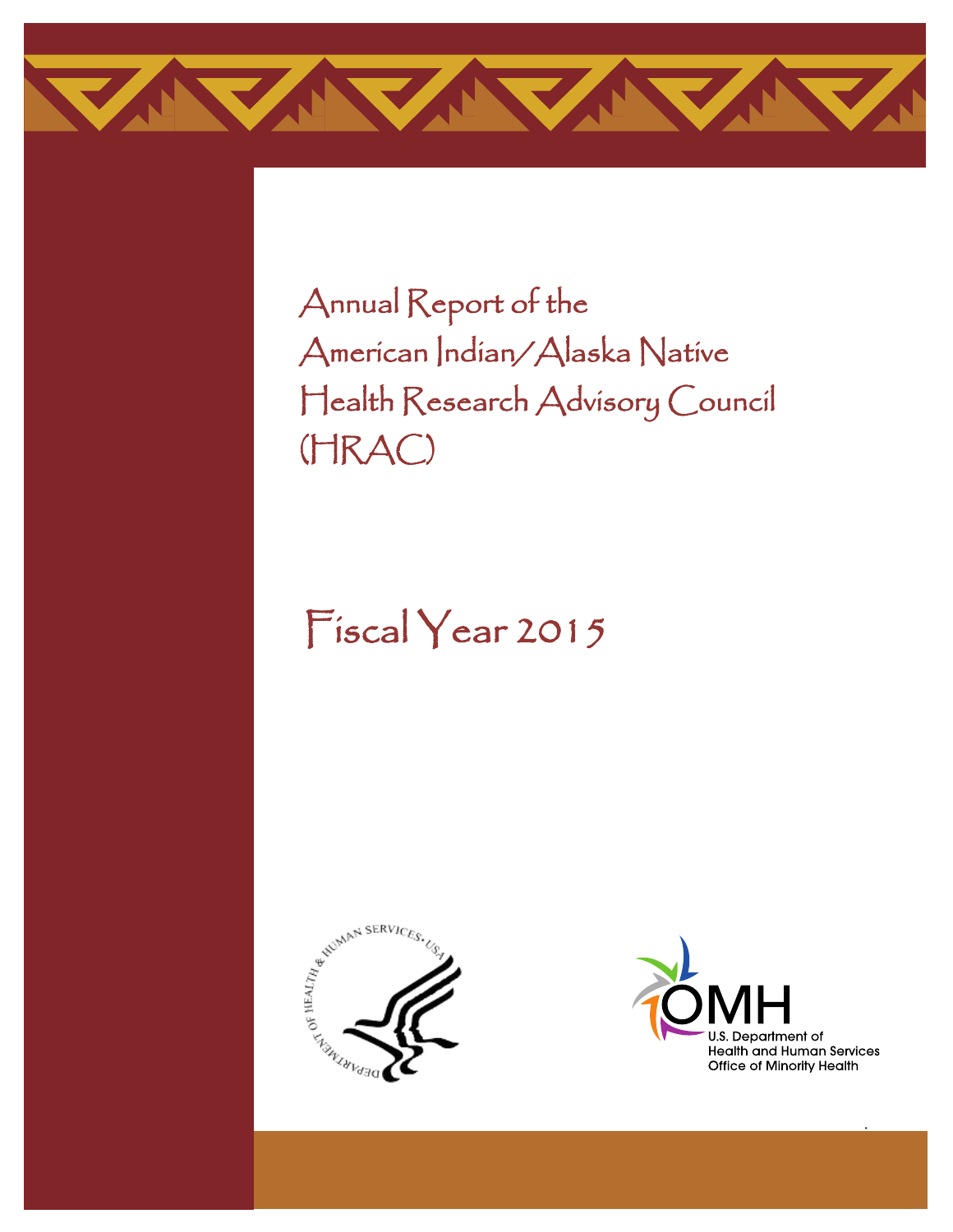

## **TABLE OF CONTENTS**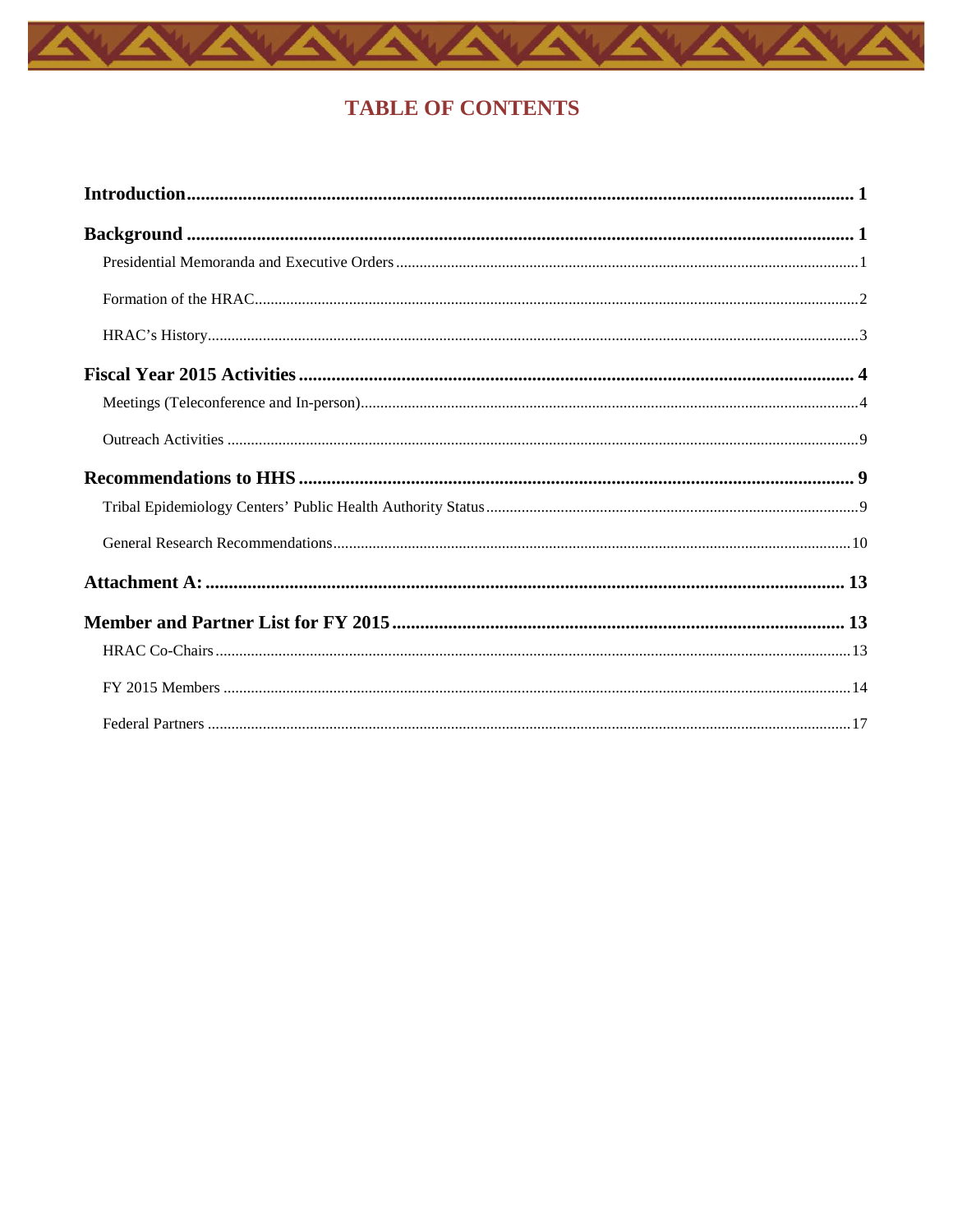<span id="page-2-0"></span>

# **INTRODUCTION**

Each year, the Office of Minority Health (OMH) produces an annual report highlighting the American Indian/Alaska Native (AI/AN) Health Research Advisory Council (HRAC) and its key activities and accomplishments. The fiscal year (FY) 2015 report includes summaries of FY 2015 HRAC meetings, a summary of HRAC outreach activities, and recommendations that the HRAC submitted to the U.S. Department of Health and Human Services (HHS). A list of HRAC members and federal partners is also included as an attachment.

# <span id="page-2-1"></span>**BACKGROUND**

OMH was established in 1986, following the release of the 1985 *Report of the Secretary's Task Force on Black and Minority Health.* The mission of OMH is to improve the health of racial and ethnic minority populations through the development of health policies and programs that will help eliminate health disparities. OMH advises the HHS Secretary, Assistant Secretary for Health, and other departmental leadership and works collaboratively with other HHS Operating and Staff Divisions, federal agencies, and other organizations across the country on health-related matters affecting AI/AN, Asian American, Black/African American, Hispanic/Latino, Native Hawaiian, and Pacific Islander populations.

As the Executive Secretariat for the HRAC, OMH is responsible for the administrative and fiscal operation of the HRAC, solicitation and selection of tribal delegates, and for ensuring that delegates and alternates meet Federal Advisory Committee Act (FACA) exemption requirements.

#### <span id="page-2-2"></span>**PRESIDENTIAL MEMORANDA AND EXECUTIVE ORDERS**

Presidential Memoranda and Executive Orders have been developed over the years in support of the relationship between tribal governments and the U.S. Federal Government. In 1970, President Richard M. Nixon set forth a new direction for Indian policy aimed toward Indian self-determination. He stated:

"It is long past time that the Indian policies of the Federal Government began to recognize and build upon the capacities and insights of the Indian people."

An abbreviated timeline of memoranda and orders is presented below:

| April 29, 1994 | $\rightarrow$ | President William J. Clinton issued the Government-to-Government<br>Relationship with Native American Tribal Governments memorandum to<br>executive departments and agencies. It emphasized the special<br>relationship between tribal governments and the Federal Government<br>regarding tribal consultation and sovereignty. |
|----------------|---------------|---------------------------------------------------------------------------------------------------------------------------------------------------------------------------------------------------------------------------------------------------------------------------------------------------------------------------------|
| [Circa 1996]   |               | The Domestic Policy Council Working Group on Indian Affairs requested<br>that each department develop its own operational definition of<br>"consultation" with Indian tribes to meet the requirements of the Indian<br>Self-Determination and Educational Assistance Act.                                                       |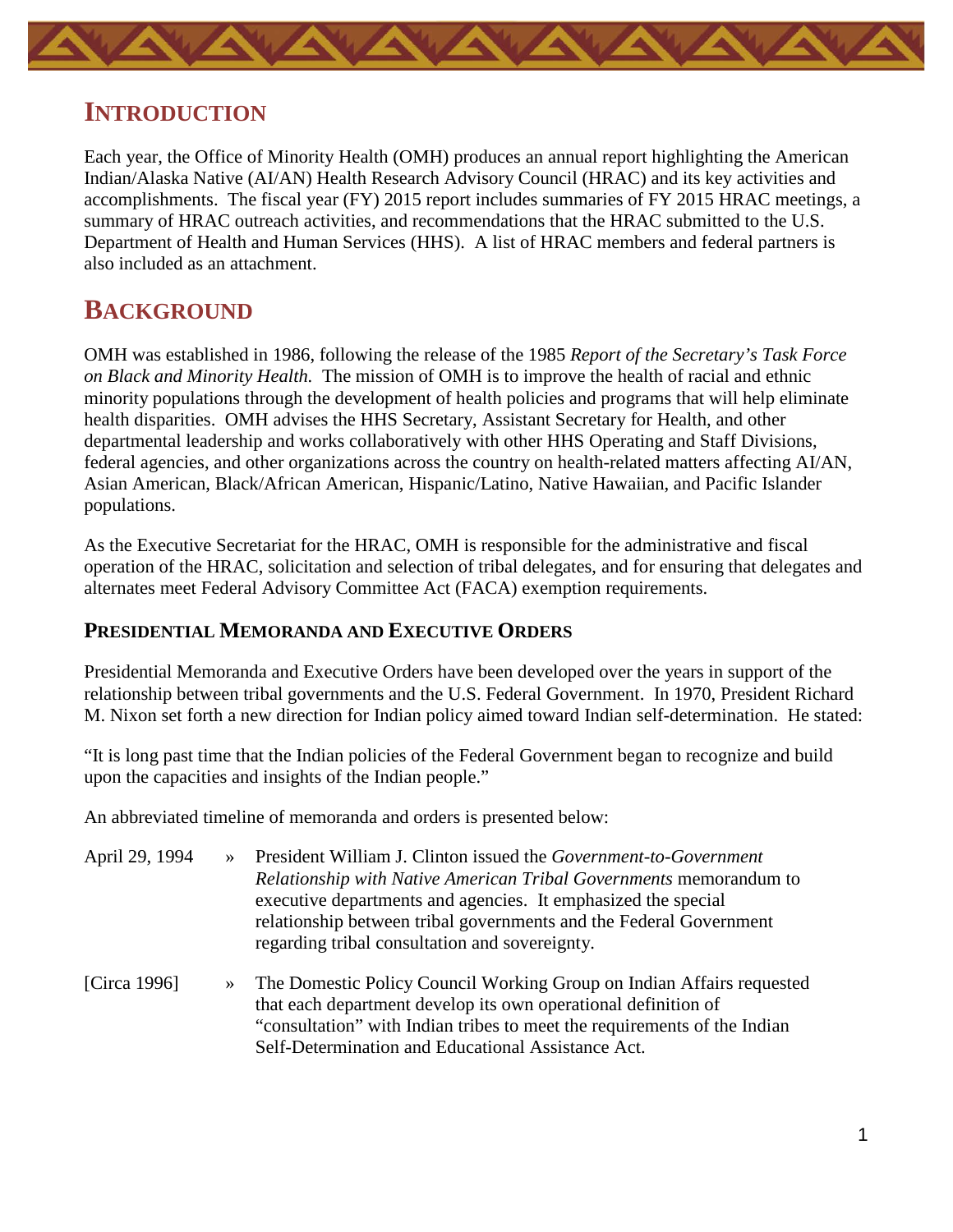

| August 7, 1997       | $\rightarrow$ | HHS created its formal Tribal Consultation Policy to strengthen the<br>federal to tribal government-to-government relationship and ensure that<br>tribes are consulted on matters affecting them.                                                                                                                                                                                                                                                                                                                                                                                                                            |
|----------------------|---------------|------------------------------------------------------------------------------------------------------------------------------------------------------------------------------------------------------------------------------------------------------------------------------------------------------------------------------------------------------------------------------------------------------------------------------------------------------------------------------------------------------------------------------------------------------------------------------------------------------------------------------|
| November 6,<br>2000  | $\gg$         | President Clinton issued a revised Executive Order (13175) that<br>reinforced his Administration's commitment to tribal sovereignty and the<br>unique government-to-government relationship that exists between the<br>U.S. Government and tribal governments; directed agencies to establish<br>regular and meaningful consultation and collaboration between tribal<br>nations and the Federal Government; and directed all federal agencies to<br>coordinate and consult with Indian tribal governments whose interests<br>might be directly and substantially affected by activities on federally<br>administered lands. |
| November 5,<br>2009  | $\rightarrow$ | President Barack Obama issued a Presidential Memorandum on tribal<br>consultation that reaffirmed his Administration's commitment to regular<br>and meaningful consultation and collaboration with tribal officials<br>through implementation of Executive Order 13175.                                                                                                                                                                                                                                                                                                                                                      |
| December 12,<br>2010 | $\rightarrow$ | HHS, working with tribal leaders, developed and signed a revised Tribal<br>Consultation Policy that provided more opportunities for tribal input<br>through the development of policies, regulations, and budgets.                                                                                                                                                                                                                                                                                                                                                                                                           |

#### <span id="page-3-0"></span>**FORMATION OF THE HRAC**

HHS solicited nominations from tribal leaders to develop the HRAC beginning in November 2005. One delegate and one alternate from each of the 12 Indian Health Service (IHS) areas as well as four national at-large members make up the HRAC. Members of the Council are elected or appointed tribal officials. Federal partners representing HHS Operating and Staff Divisions also support the Council.

The HRAC was established to fulfill three primary functions:

- 1. Obtain input from tribal leaders on health research priorities and needs for their communities;
- 2. Provide a forum through which HHS Operating and Staff Divisions can better communicate and coordinate AI/AN health research activities; and
- 3. Provide a conduit for disseminating information to tribes about research findings from studies on the health of AI/AN populations.

During its first meeting in May 2006, the HRAC elected two Co-Chairs, Councilwoman Cara Cowan Watts and President Cecilia Fire Thunder, to serve as the leaders and facilitators for meetings, outreach events, and general activities. HRAC members participated in numerous conference calls to plan for and organize activities. During these calls, they reviewed other HHS advisory models, discussed solicitation of research priorities and needs, and planned for future meetings.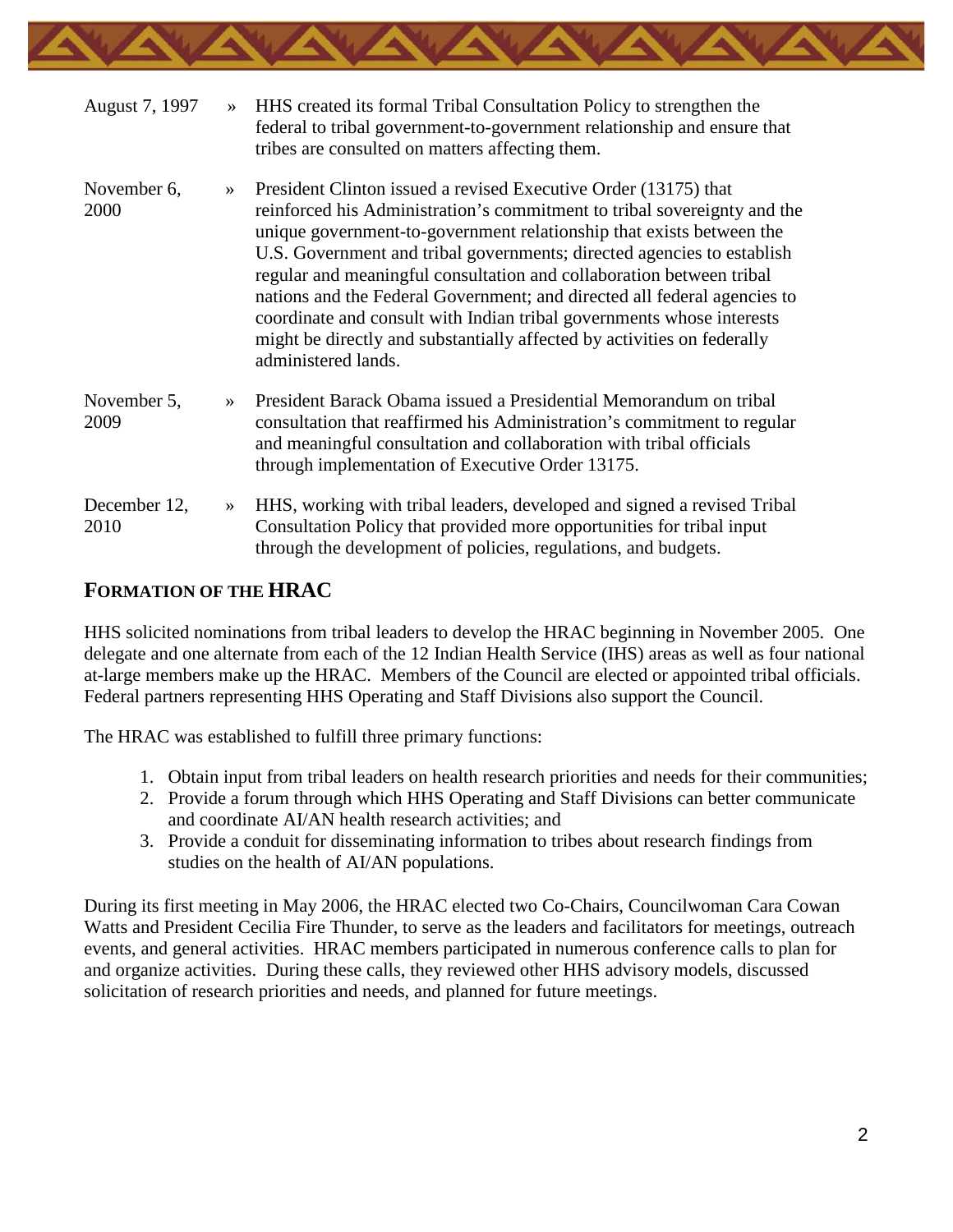

The HRAC held its second meeting in November 2006 and reached a collective agreement to focus on three objectives:

- 1. Establish the HRAC Charter (outlining the purpose, background, and structure of the Council and processes for voting, membership, and leadership);
- 2. Develop a Discussion Guide (a survey to inquire about health research priorities and needs in Indian Country); and
- 3. Establish future meeting dates.



**HRAC Members at June 2014 Meeting**

#### <span id="page-4-0"></span>**HRAC'S HISTORY**

From 2006 to 2014, the HRAC held quarterly conference calls and annual meetings. The topics of continued concern and interest included the National Children's Study, National Institutes of Health (NIH) Tribal Consultation Policy, data sharing, scholarships for Native researchers, and a Native health research database. Based on the findings of these discussions, the HRAC developed and presented recommendations to HHS through letters to the Secretary and testimony at the annual HHS National Tribal Budget and Policy Consultation Sessions.

The HRAC developed a Discussion Guide to help ascertain health research priorities in Indian Country and constructed survey questions to examine healthcare delivery systems and the research that tribes were conducting. The HRAC members distributed the Discussion Guide to tribal leaders in their respective IHS areas from 2007 to 2009. The Discussion Guide results provided valuable information to the HRAC from the tribes' perspectives regarding health concerns, priorities, and the methodology by which future research should be conducted.

HRAC members attended outreach events to educate and inform tribes of the HRAC's mission and objectives. Events included the Annual Native Health Research Conference (2008, 2010, and 2011); National Indian Health Board (NIHB) Annual Consumer Conference (2008, 2011, and 2012); AI/AN Health Policy Conference (2009); IHS/Health Canada Maternal and Child Health Research Meeting (2009); Third National Leadership Summit on Eliminating Racial and Ethnic Disparities in Health (2009); NIHB Public Health Summit (2010); HHS Regional Consultations (2011, 2012, 2013, and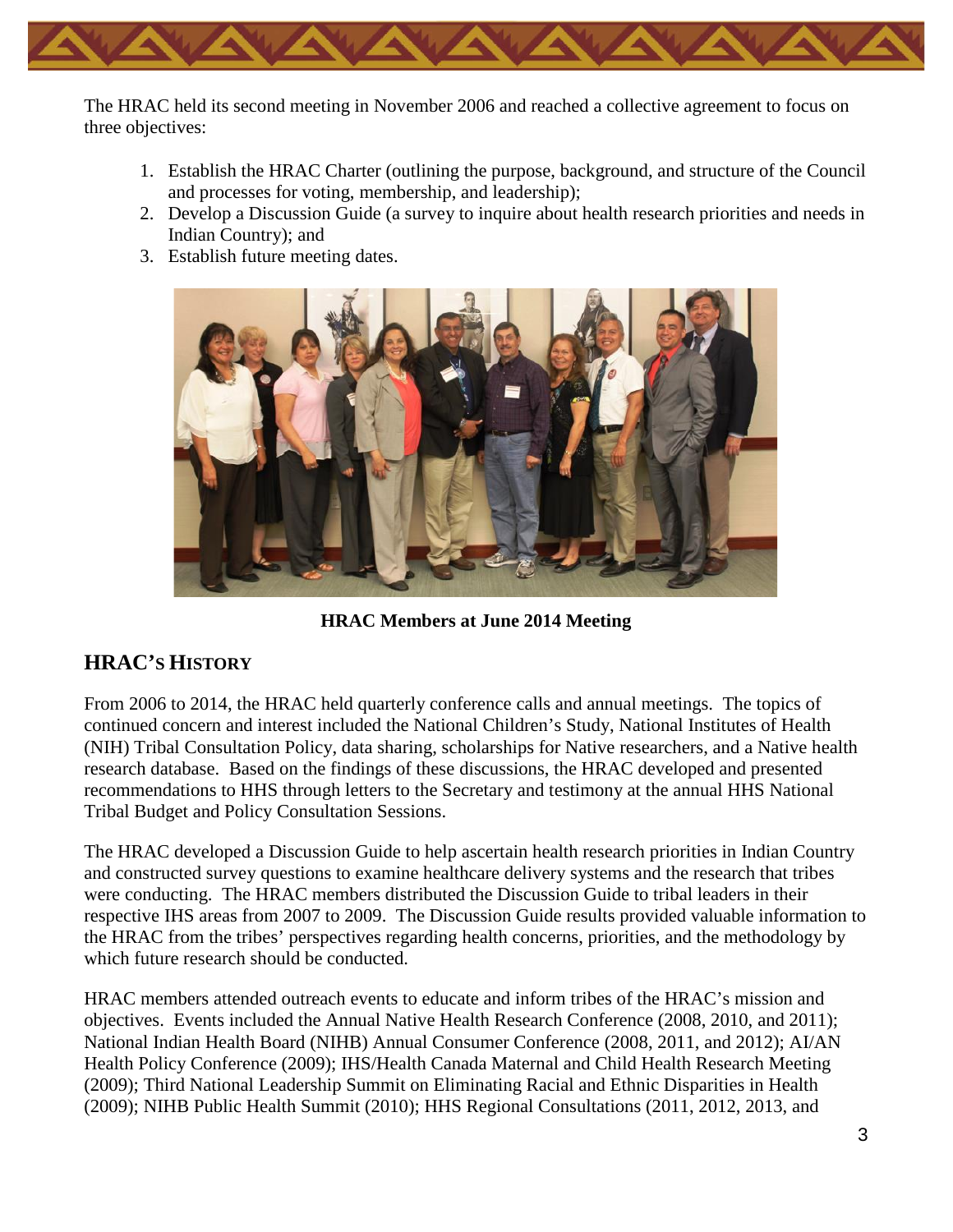

2014); Oklahoma City Area Indian Tribal Health Board Public Health Conference (2013); NIHB Quarterly Meeting (2013); and the Oklahoma City Area Indian Health Board Quarterly Meeting (2014). These events provided an opportunity for tribes to collaborate and share their knowledge and experiences regarding the advancement of health research and its importance in Indian Country.

In addition, the HRAC collaborated with the Administration for Children and Families (ACF); Agency for Healthcare Research and Quality (AHRQ); Assistant Secretary for Planning and Evaluation (ASPE); Centers for Disease Control and Prevention (CDC); Health Resources and Services Administration (HRSA); IHS; Intergovernmental and External Affairs (IEA); NIH; Substance Abuse and Mental Health Services Administration (SAMHSA); Tribal Epidemiology Center (TEC) staff; OMH; and external researchers and scientists to advance its knowledge of healthcare research and learn how to promote best practices in health research throughout Indian Country.

# <span id="page-5-0"></span>**FISCAL YEAR 2015 ACTIVITIES**

#### <span id="page-5-1"></span>**MEETINGS (TELECONFERENCE AND IN-PERSON)**

#### **December 18, 2014**

The HRAC held its first teleconference for FY 2015 on December 18, 2014. HRAC Co-Chair and Bemidji Area Delegate Aaron Payment and Mr. Rick Haverkate, Public Health Advisor/American Indian & Alaska Native Health Policy Lead, OMH, opened the call and welcomed participants.

Dr. J. Nadine Gracia, Deputy Assistant Secretary for Minority Health and Director, OMH, introduced the new HRAC Albuquerque Area Delegate, Michelle Gomez, Director of the Jicarilla Apache Health & Fitness Center. She also announced two new additions to the OMH leadership team: Carol Jimenez, Deputy Director, and Alexis Bakos, Senior Advisor to the Deputy Assistant Secretary.

Dr. Gracia noted that she understands that the HRAC Charter is important and her office is working hard to ensure that the HRAC Charter reflects the primary and current functions of the HRAC. She said that this process is a priority and that her office is committed to this work.

Mr. Haverkate noted that one of the HRAC requests has been a Native research database/clearinghouse and that the OMH Resource Center (OMHRC) has an extensive library/database that could be a good starting point with the ability to increase content. He asked Faye Williams, Knowledge Center Manager, to give a presentation on the AI/AN Health Research Portal/Clearinghouse. Ms. Williams mentioned the OMHRC Knowledge Center contains a collection of 50,000 documents, books, journal articles, and media related to the health status of racial and ethnic minority populations. The library collection also includes sources of consumer health material in more than 35 languages. They have three librarians on staff and an information specialist who staffs a toll-free number to respond to requests from the public.

Roland Zebina, IT Manager, OMHRC, gave a demonstration of the updated HRAC website that will be launched soon. It has a new format to match the updated OMH website. The new format will allow the HRAC to present more information. The navigation banner is now at the top of the site to make it more simplified. The information is all still there, but it has just been reorganized and updated. The website links will all remain the same.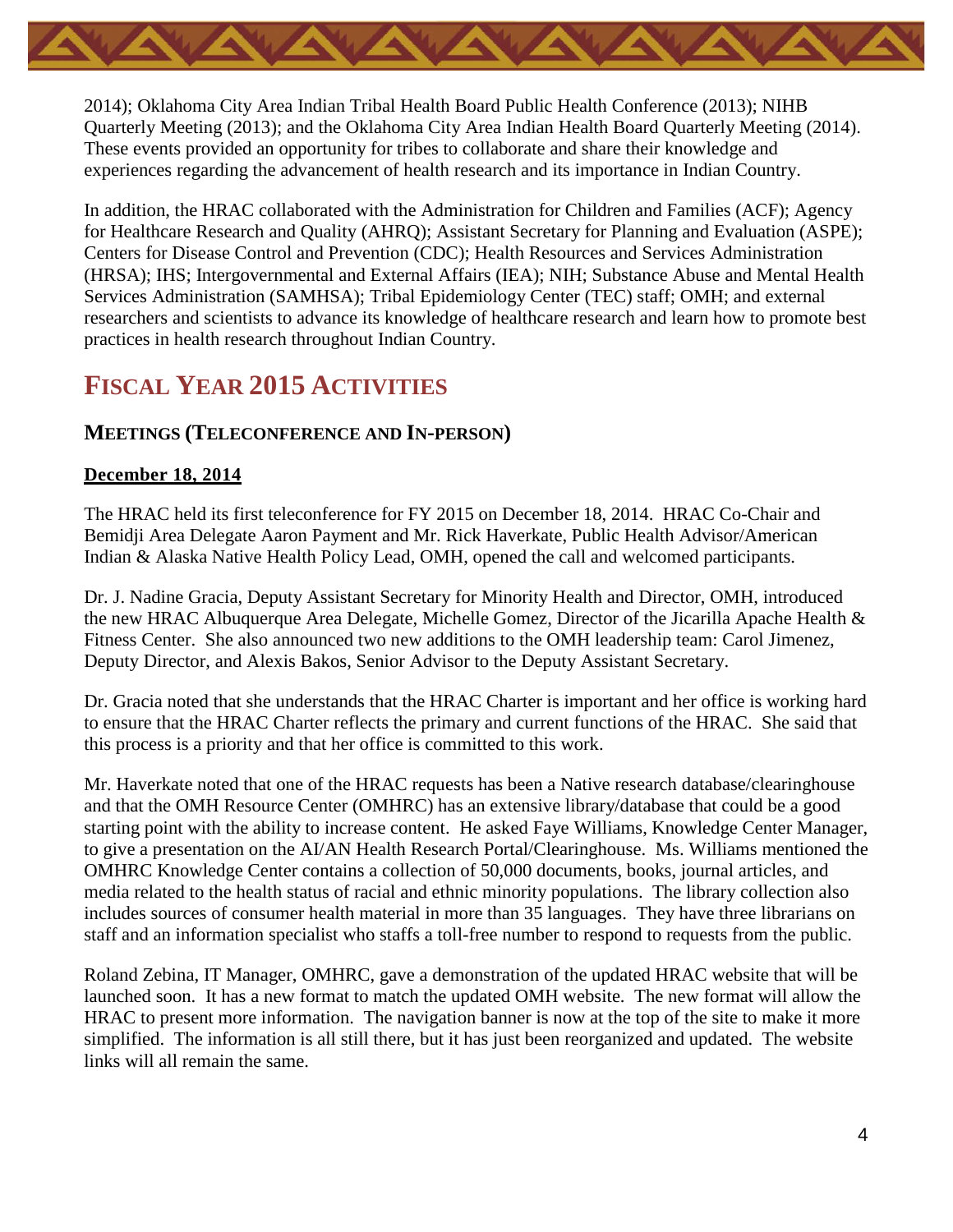

Chairperson Payment reported that at a recent Secretary's Tribal Advisory Committee (STAC) meeting, one of the key issues mentioned was youth suicide and how this relates to historical trauma. This has been a topic discussed by the HRAC, so this was carried to the STAC.

Councilman Antone noticed that environmental issues, as they relate to mining in Indian Country, have begun to surface (specifically in Montana, Idaho, New Mexico, and Arizona). The other issue he raised is a behavioral health/mental health agenda. He suggested that HHS agencies meet to develop a longterm plan to address the mental health issue, as some form of research is needed to bolster the agenda.

Councilman Antone noted he serves as Chair of the CDC tribal advisory committee. One of the main issues is the Native specimens protocol including collection, protection, and disposal/disposition of the Native specimens. Tribes need to address the cultural sensitivity issue to ensure that cultural and traditional practices are protected since all tribes are different.

#### **March 26, 2015**

The HRAC teleconference call on March 26, 2015, began with Chairperson Payment and Mr. Haverkate opening the call and welcoming participants.

Dr. Gracia thanked Chairperson Payment and Councilman Stephen Kutz for their leadership of the HRAC and their help in moving the priorities forward as well as the HRAC members for their time and dedication in providing recommendations to HHS.

Dr. Gracia introduced the two newest members of the HRAC: Rodney Haring, PhD, who will be representing the Seneca Nation as a National At-Large Member; and Charlene Jones of the Mashantucket Pequot Tribal Nation, who will be serving as the Nashville Area Delegate.

Mr. Haverkate said that the HRAC Annual Meeting has been set for June 4-5, 2015, in Washington, DC. He indicated that the dates were set because they followed the STAC meeting, which is being held on June 2-3, also in Washington, DC.

Chairperson Payment stated he would like to see some data collection conducted before the meeting to inform the research priorities discussion in June. Ms. Gomez volunteered to participate on a work group to discuss the priorities survey. Councilman Kutz said that the audience for the data gathering could include the tribes and EpiCenters, as well as urban organizations. Mr. Haverkate volunteered to send out an invitation for others to participate in the work group. Chairperson Payment indicated that it is important to identify the priorities within the list of the HRAC priorities document.

Malia Villegas, PhD, said one topic that is rising to the top of the priorities is the discussion on marijuana use. It is important to make the science around use available to members and their communities. Chairperson Payment stated that the Department of Justice has sent a letter to the states, indicating that it is not planning to prosecute certain crimes of use. This policy sends mixed messages. The HRAC should be sharing information on addiction.

Councilman Kutz said that he was a member of the STAC that went to the CDC lab where tobacco in cigarette products is tested. They had an opportunity to see the harmful additives in tobacco, and he asked if research was being done on marijuana. Councilman Kutz indicated that the CDC is not doing any testing or research because it is an illegal substance. There is a significant amount of information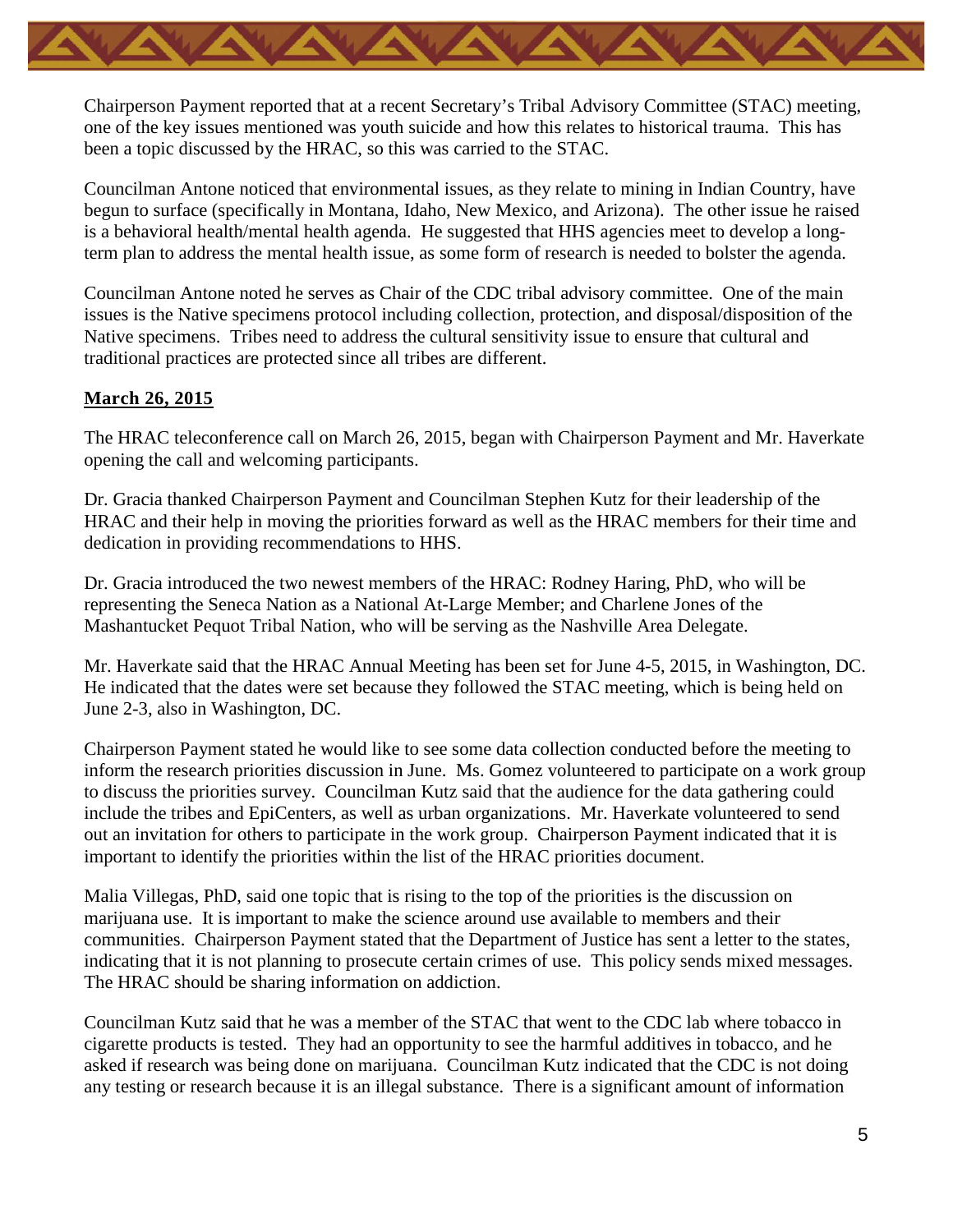

available on prescription medications, but none on nonprescription drugs. He noted that the AI/AN community, as well as others, needs this information.

Dr. Haring said that there are a few common themes that fall within the issue of translation. He mentioned that many research products and papers in peer review do not get passed on to the community. When the information does get passed on, it is often not in a format that is easy for the community to understand.

Chairperson Payment said that he also attended an interesting session at the STAC on historical trauma, and he would like to see a study done that would help improve the understanding of trauma. He noted that the CDC showed there is a chemical change in the brain as a reaction to trauma.



**HRAC Members at June 2015 Annual Meeting**

#### **June 4-5, 2015**

The HRAC Annual Meeting was held on June 4-5, 2015, in Arlington, Virginia. Mr. Haverkate welcomed participants and conducted a roll call of tribal delegates and federal representatives.

Dr. Gracia reviewed the strategic priorities of OMH: 1) support the development and implementation of the provisions of the Affordable Care Act that address disparities and equity; 2) lead the implementation, evaluation, and monitoring of the HHS Action Plan to Reduce Racial and Ethnic Health Disparities (HHS Disparities Action Plan); and 3) coordinate the National Partnership for Action to End Health Disparities (NPA) and the National Stakeholder Strategy for Achieving Health Equity.

The HHS Disparities Action Plan is a department-wide commitment. It includes strategies to improve data collection and promote research methodologies to reduce disparities, including community-based participatory research. An important aspect is the implementation of the National Standards for Culturally and Linguistically Appropriate Services in Health and Health Care (National CLAS Standards). OMH looks to the HRAC for advice on culturally appropriate research in AI/AN communities.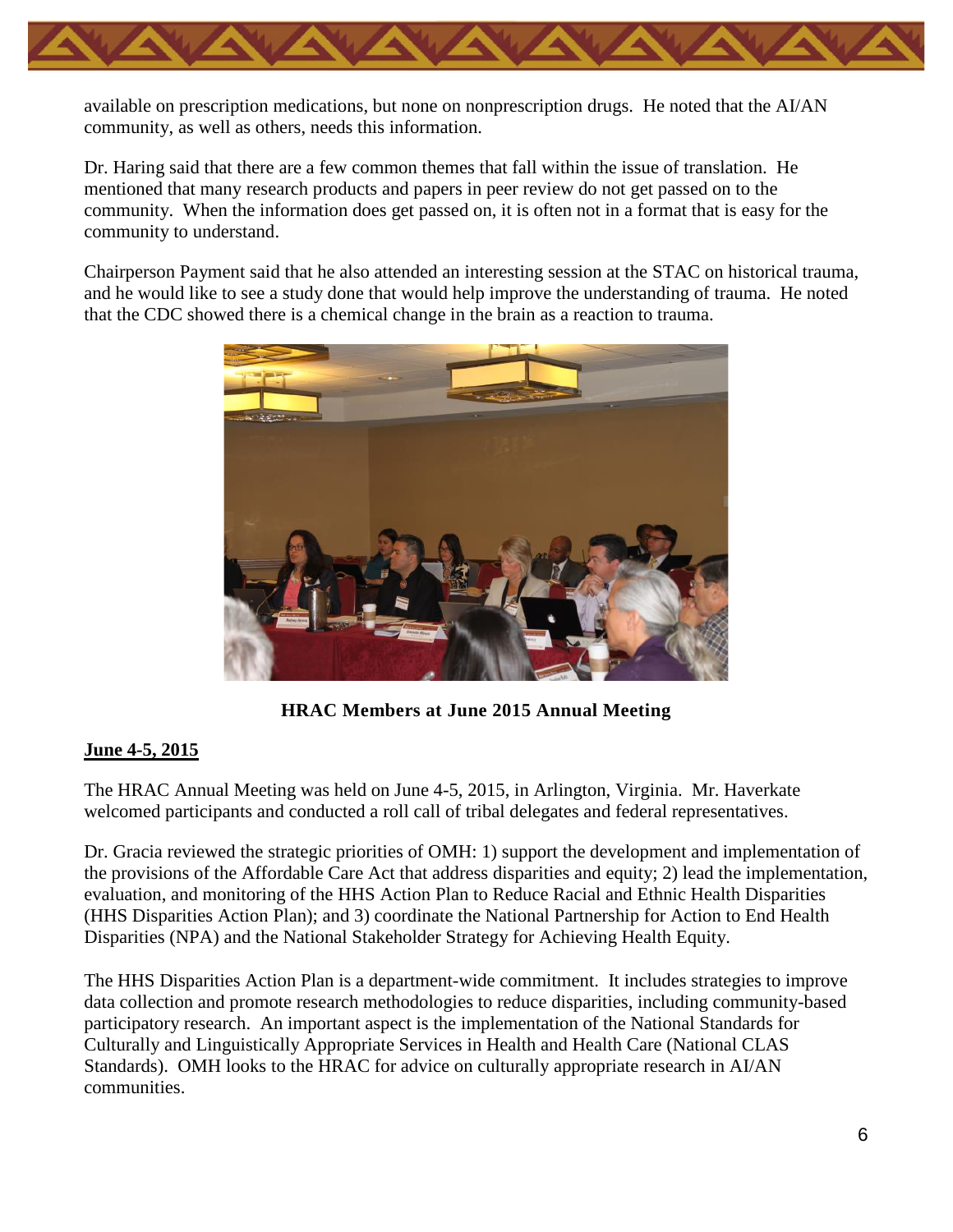

Councilwoman Cowan Watts provided a history of the HRAC and reviewed the purpose of the HRAC, the structure of the HRAC, HRAC member responsibilities, and key challenges and priorities for the HRAC going forward.

A discussion on historical trauma research was included during the meeting. Chairperson Payment suggested that the STAC and HRAC could convene a colloquium, with the proceedings edited by Maria Yellow Horse Brave Heart, PhD. Councilman Kutz stated that many of the interventions developed to heal from historical trauma are not seen as valid.

Mr. Zebina introduced the revised HRAC website, which had a soft launch on June 3, 2015 [\(http://minorityhealth.hhs.gov/hrac\)](http://minorityhealth.hhs.gov/hrac). The site is more functional and easier to update. It includes a new feedback section with a dropdown feature that allows comments to be sent to a specific region, which will help to manage the volume of email that members receive.

Ms. Faye Williams provided an overview of the OMHRC Knowledge Center and highlighted resources related to AI/AN populations. Ms. Williams noted that HRAC members can stay connected with OMHRC through email updates, the website, and social media. Mr. Haverkate encouraged members to use the website to communicate with their communities and obtain feedback on HRAC activities and priorities.

Mr. Haverkate reviewed proposed revisions to the HRAC Charter. He noted that many of the revisions entailed minor changes in formatting or punctuation. Other changes made the HRAC compliant with the STAC Charter. Council members discussed the proposed revisions to the HRAC Charter, using the redlined version. The discussion of the charter was tabled to a conference call on Thursday, June 18, 2015, to be followed with an electronic vote approving the charter.

The Council broke into three groups to identify their top priorities for the remainder of the current fiscal year and for FY 2016. Council Delegates reviewed the priorities that emerged during the breakout session on Day 1 and discussed how to consolidate them. The following list of priorities emerged from that process:

HHS-wide (umbrella) policy for research:

- Oversampling;
- Funding;
- Data sharing, access, ownership;
- Accountability; and
- HHS Office of the General Counsel (OGC).

Native healthcare research database/clearinghouse:

• Include evaluation, public health activity, and surveillance research.

Institutional Review Board (IRB) Point of Contact list published in the Federal Register annually:

• Include all federally recognized tribes and tribal colleges.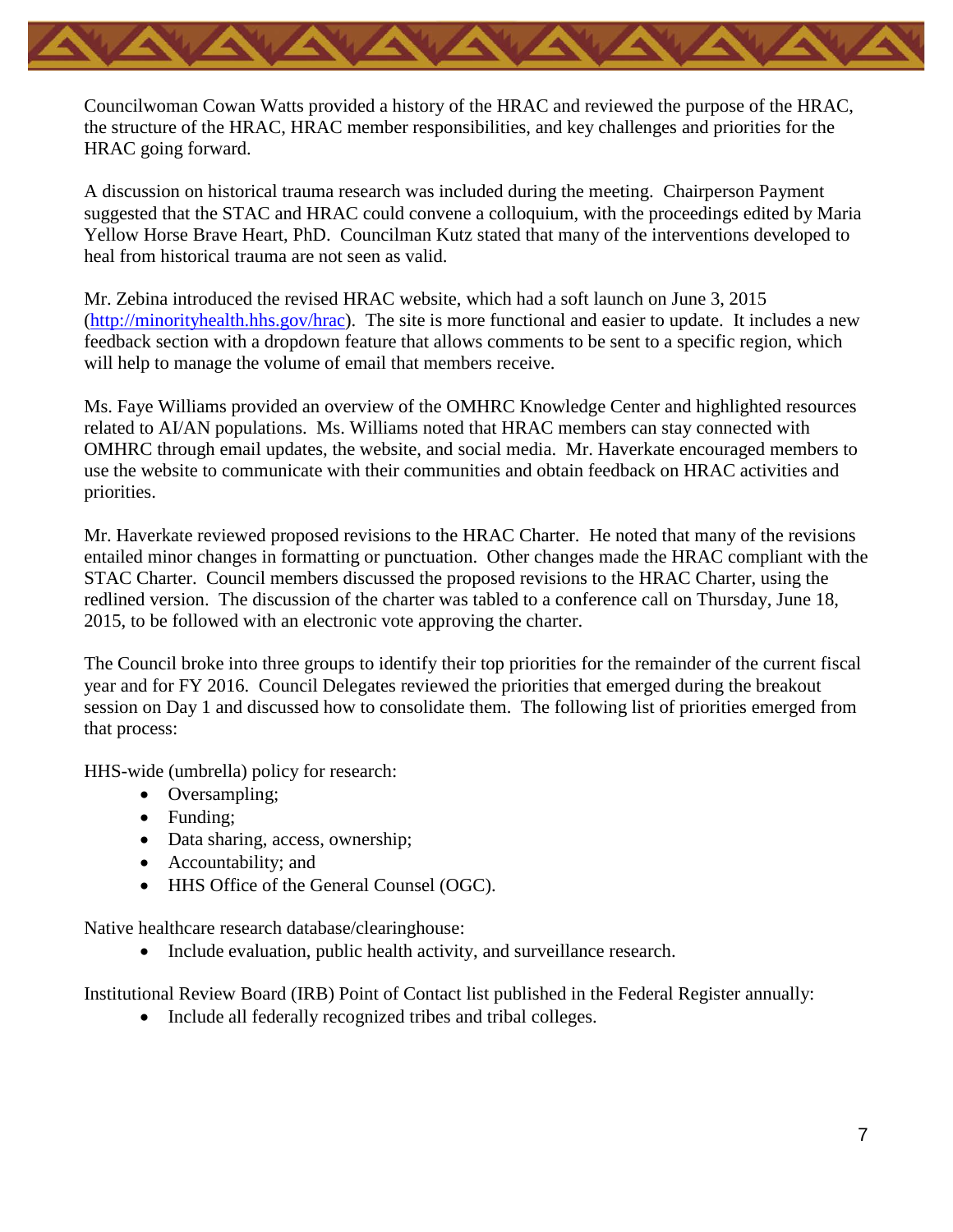

Build local capacity to inform practice:

- Scholarships/training/pipeline; and
- Promote IRB best practices throughout Indian Country.

Social determinants of health:

- Historical trauma, adverse childhood experiences;
- Culture as prevention/intervention; and
- Working with researchers to develop more applied research.

Culture-specific modes of intervention:

- Special study sections; and
- Federal Requests for Application (RFAs) reflecting more culturally based research questions.

Representatives of HRAC's federal partners provided briefing reports to the HRAC along with brief updates from their respective agencies or organizations. Many of the reports generated a discussion from HRAC members. The following representatives presented reports: the AHRQ; ACF; ASPE; NIH; HRSA; IHS; and CDC.

Chairperson Payment and Councilman Kutz were re-elected as Co-Chairs by unanimous vote. Chairperson Payment closed the meeting with a traditional prayer and reminded members that their work on the Council was on behalf of their people at home.



**Anita Frederick, Dawnette Weaver, Cara Cowan Watts, and Michael Peercy**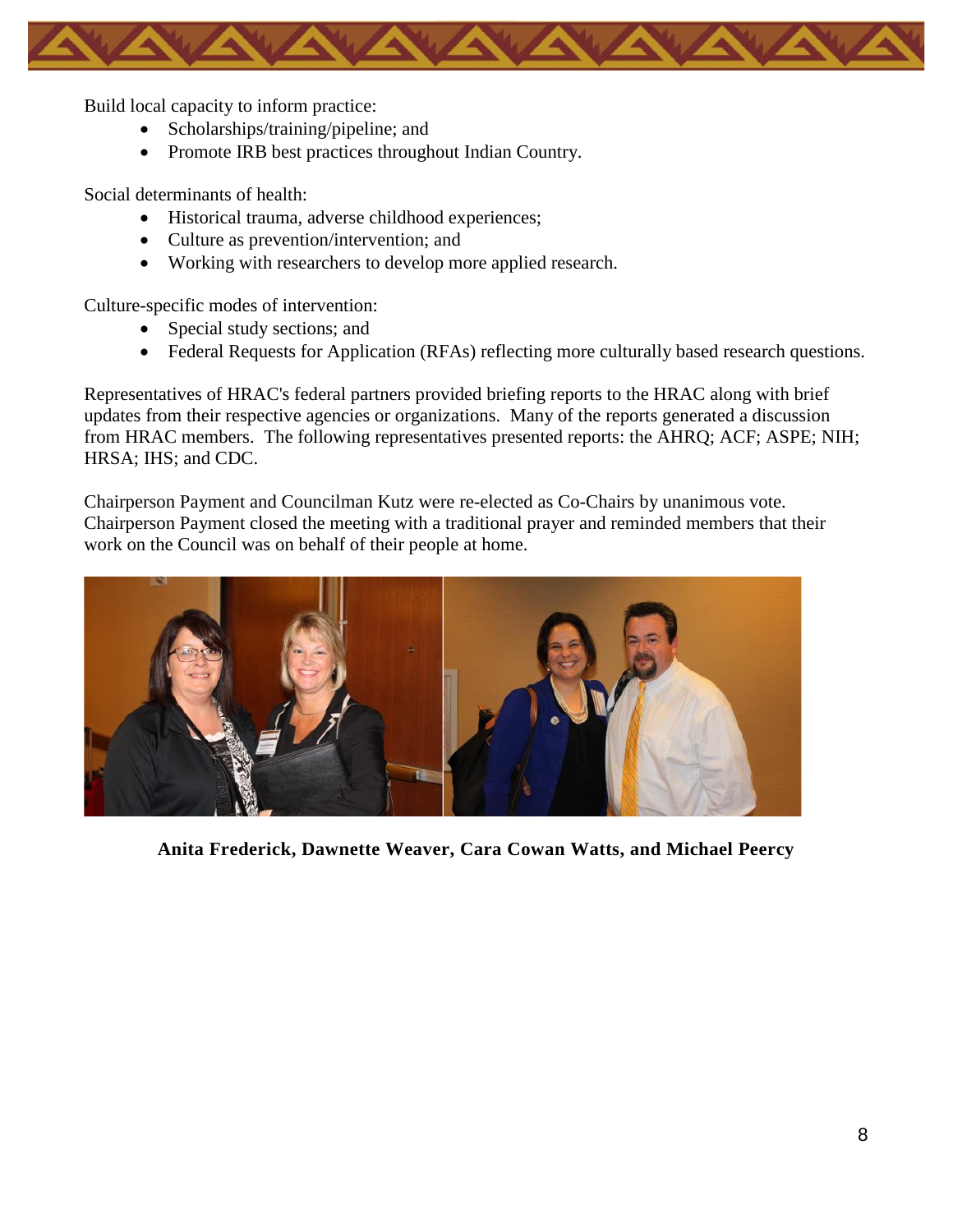<span id="page-10-0"></span>

#### **OUTREACH ACTIVITIES**

The HRAC conducted outreach throughout the year to share its priorities and recommendations, provide updates to tribes on HRAC activities, and to gather feedback and input from tribes and tribal communities regarding research issues, concerns, and priorities. HRAC written materials were submitted for the HHS Region VI and VII Tribal Consultation held on May 5-7 in Norman, Oklahoma. Chairperson Payment attended the 17<sup>th</sup> HHS Annual National Tribal Budget Consultation held on February 25-26, 2015, in Washington, DC, and provided testimony on behalf of the HRAC. Finally, the HRAC disseminated materials through an exhibit booth at NIHB's Annual Consumer Conference held September 21-24, 2015, in Washington, DC.

# <span id="page-10-1"></span>**RECOMMENDATIONS TO HHS**

The HRAC submitted recommendations to HHS via testimony on February 26, 2015, on issues of concern from the tribal communities that the HRAC represents. The recommendations that were submitted are provided below.

### <span id="page-10-2"></span>**TRIBAL EPIDEMIOLOGY CENTERS' PUBLIC HEALTH AUTHORITY STATUS**

Tribal Epidemiology Centers are having difficulty gaining access to datasets held by state governments, even though the Affordable Care Act established TECs as "public health authorities" as that term is defined in the Health Insurance Portability and Accountability Act of 1996 (HIPAA). The Affordable Care Act also provided new statutory authority for IHS-funded TECs to access "data, data sets, monitoring systems, delivery systems and other protected health information in possession of the Secretary."

Access to state-maintained datasets is particularly important given the high rates of misidentification of AI/ANs in most state data and resulting publications and use of misinformation concerning AI/AN health status and access to health services. Access to state datasets, such as vital statistics records and the Pregnancy Risk Assessment Monitoring System, is important because access to IHS-provided services varies greatly within the IHS delivery system, and many service areas do not have access to IHS-operated hospitals or IHS specialty providers. This results in IHS data alone being incapable of reflecting a more accurate picture of AI/AN service utilization and health status in those states.

The HRAC recommends that the Secretary send a letter to the governor of each state identified as failing to comply with Affordable Care Act and HIPAA regulations and their state's department of health requesting that they facilitate TEC access to state data and datasets for the purposes of assessing and reporting the health status of AI/ANs in each state for health program and facility planning. Furthermore, when TECs access state data, fees charged should not be higher than those paid by other governmental entities. The HRAC respectfully requests that states be encouraged to work with the TECs to provide comparable data on health status of the general population for benchmarking and to track progress in eliminating health disparities. The HRAC also asks that TECs have a place, such as the Secretary's office, where they can report any further difficulties in accessing the data and that states be made aware of this reporting mechanism.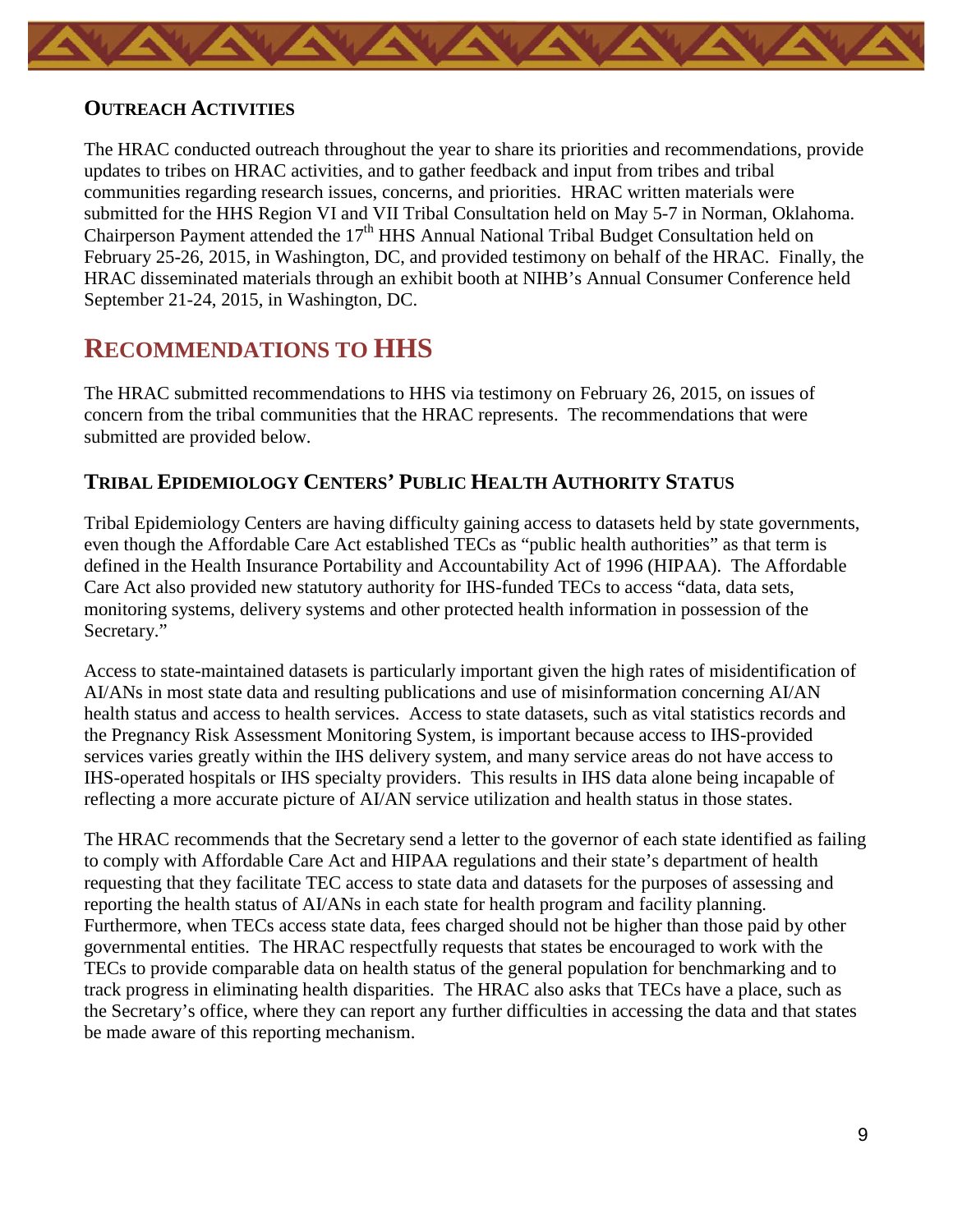<span id="page-11-0"></span>

#### **GENERAL RESEARCH RECOMMENDATIONS**

The HRAC is acutely aware of the high and disproportionate rates of morbidity and mortality experienced by AI/ANs; therefore, many of the recommendations focus on addressing the health disparities that continue to plague Indian Country. Additionally, the HRAC would like to recommend that HHS increase its activities to address the suicide epidemic in AI/AN communities, including the research of the root causes of the epidemic.

In order to address the health concerns identified by the HRAC, research should focus on:

- Data quality and accuracy to address under-representation of AI/ANs in population health data;
- The lack of access to healthcare services for AI/ANs in both rural and urban settings;
- Lack of incorporation of traditional healthcare practices and traditional diets;
- The efficacy of health promotion/disease prevention activities; and
- The lack of health insurance coverage for AI/ANs.

The HRAC has identified and recommends several research priorities (list is not prioritized), including:

- Quantification of chronic disease prevalence (e.g., cancer, heart disease, diabetes) and associated risk factors (e.g., obesity, diet, physical activity) through sustained support of prospective studies among AI/AN populations;
- Chronic disease risk factor reduction:
- Intentional and unintentional injuries;
- Hypertension evaluating methods to improve awareness and treatment of hypertension;
- Stroke prevalence/prevention;
- Methamphetamine prevalence/prevention;
- Evaluation of the use of emerging technology (such as telemedicine, electronic health records, health information exchange, etc.) for the provision of care;
- Health services research (such as utilization of prenatal care, preventable hospitalizations, emergency room utilization, etc.);
- Autoimmune disorders;
- Suicide (prevention, causality, and incidence rates);
- The readiness of tribal governments for public health accreditation;
- Healthcare reform impact and effectiveness;
- Environmental justice;
- Alzheimer's disease/dementia;
- Historical trauma: and
- Autism.

In addition, efforts should be made to support research aims that attempt to understand exposure to risk and vulnerability over the lifespan to American Indian health due to social determinants such as social exclusion, marginalization, and inequality. Research should address the complex interactions between health determinants and long-term exposure to risks unique to AI/ANs as an indigenous population.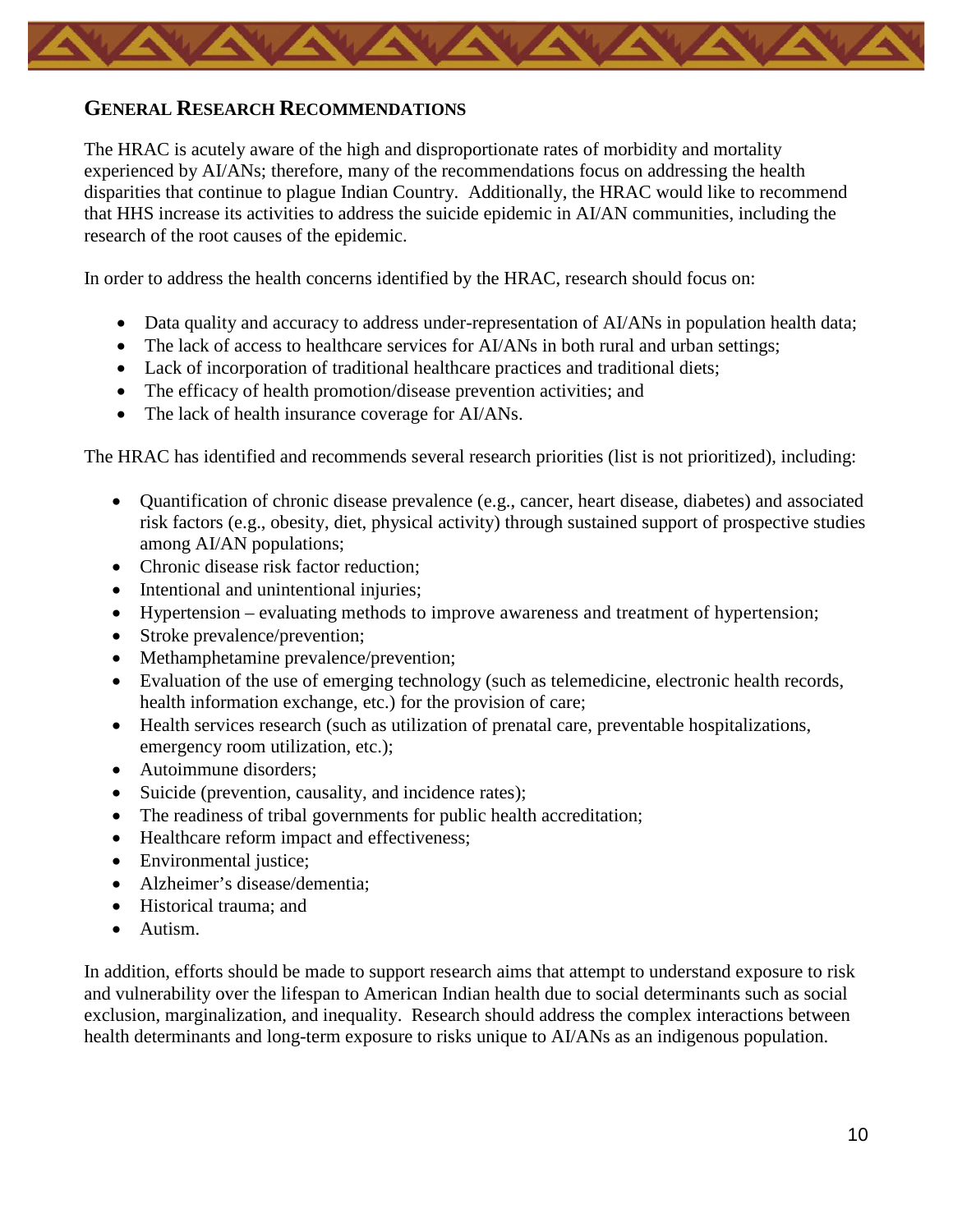

It is important to stress that all research conducted should be evidence-based and to the extent possible, community-based participatory. Tribal governments are the rightful owners of their respective data, and therefore all efforts should be undertaken to ensure tribal governments are consulted before such data is shared with any entity. In addition to health concerns and research priorities, many barriers exist regarding research activities in Indian Country. These barriers could be addressed by:

- Increasing cultural sensitivity among researchers;
- Increasing the number of AI/AN researchers (a possible avenue is through additional funding through the IHS Health Professions Scholarship Program and Loan Repayment Program);
- Improving the accuracy of data related to AI/ANs and the interoperability of data among HHS Operating and Staff Divisions;
- Increasing the amount of available comparative data (when research includes a comparison of racial or ethnic data that does not include AI/ANs, we recommend that HHS make oversampling a priority to provide this data for comparison);
- Improving infrastructure among tribal governments to increase tribal capacity to carry out research and/or implement recommendations identified through research;
- Increasing the amount of community-driven research;
- Providing IHS with a research-funding line item to support research by and for AI/ANs;
- Holding a consultation with tribes for the purpose of developing a department-wide policy on data management in Indian Country; and
- The establishment of single data sources. (As an example, the Federal Government maintains several AI/AN data sources through IHS, Bureau of Indian Affairs, Centers for Medicare & Medicaid Services, CDC, NIH, SAMHSA, U.S. Census Bureau, and several others. A single, integrated Internet-accessible website with data available to calculate simple statistics, such as incidence and prevalence rates, etc., would assist in identifying areas of focus within AI/AN communities. The resource could provide access to published data as well.)

While the HRAC would like to see more grants awarded directly to tribal governments, the HRAC realizes that academic institutions and research organizations are often the most suitable awardees for certain highly technical and advanced research grants. Unfortunately, when academic institutions and research organizations are awarded grants for research affecting AI/AN communities, no uniformity or requirements exist for collaboration and cooperation with tribal governments. The HRAC recommends that grant requirements include demonstrated cooperation and collaboration with tribal governments, such as with the submission of a tribal resolution. While some grant awardees may consider such a requirement too burdensome, numerous resources exist to reduce any burdens on grant awardees. Resources that are readily available to assist include the HRAC, other AI/AN federal advisory bodies, inter-tribal organizations, Area Indian Health Boards, TECs, and numerous others. The HRAC offers this recommendation not only because it is the right thing to do, but the HRAC has seen too many times where a research project has been rendered useless by the AI/AN community because it was conducted without adequate collaboration, or relied on invalid AI/AN expertise.

The HRAC also recommends that agencies allow more time between when the funding opportunity announcement is released and the application deadline. Tribes and tribal organizations typically have internal requirements, such as tribal council approval through a resolution, to meet before developing and submitting a proposal. These meetings may only be held monthly; therefore, a 30-day response period to a funding announcement is not enough time. The HRAC also recommends that a Dear Tribal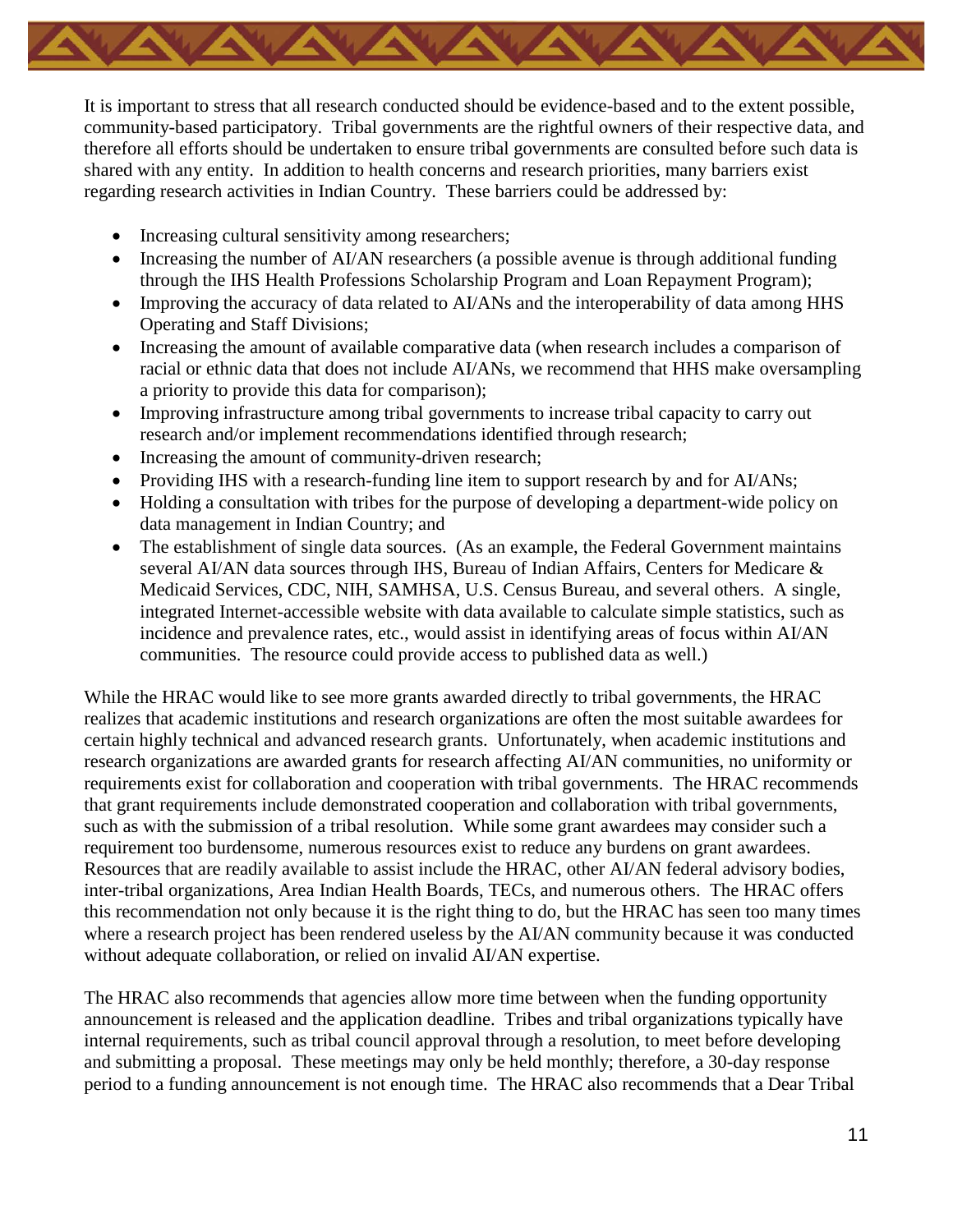

Leader letter be sent out as an early announcement before a funding announcement is released to allow additional preparation time.

In addition to requiring tribal collaboration and cooperation as part of grant-funding requirements, it is important to have grant reviewers who have demonstrated experience with tribal governments and who are culturally sensitive. Such reviewers can ensure that grant applications adequately include collaboration and cooperation components. These reviewers are often more prepared to assess grant applications submitted by members of AI/AN communities who may have extensive subject matter experience but fewer academic credentials and degrees. The HRAC recommends a training module be developed and shared to assist non-Native reviewers.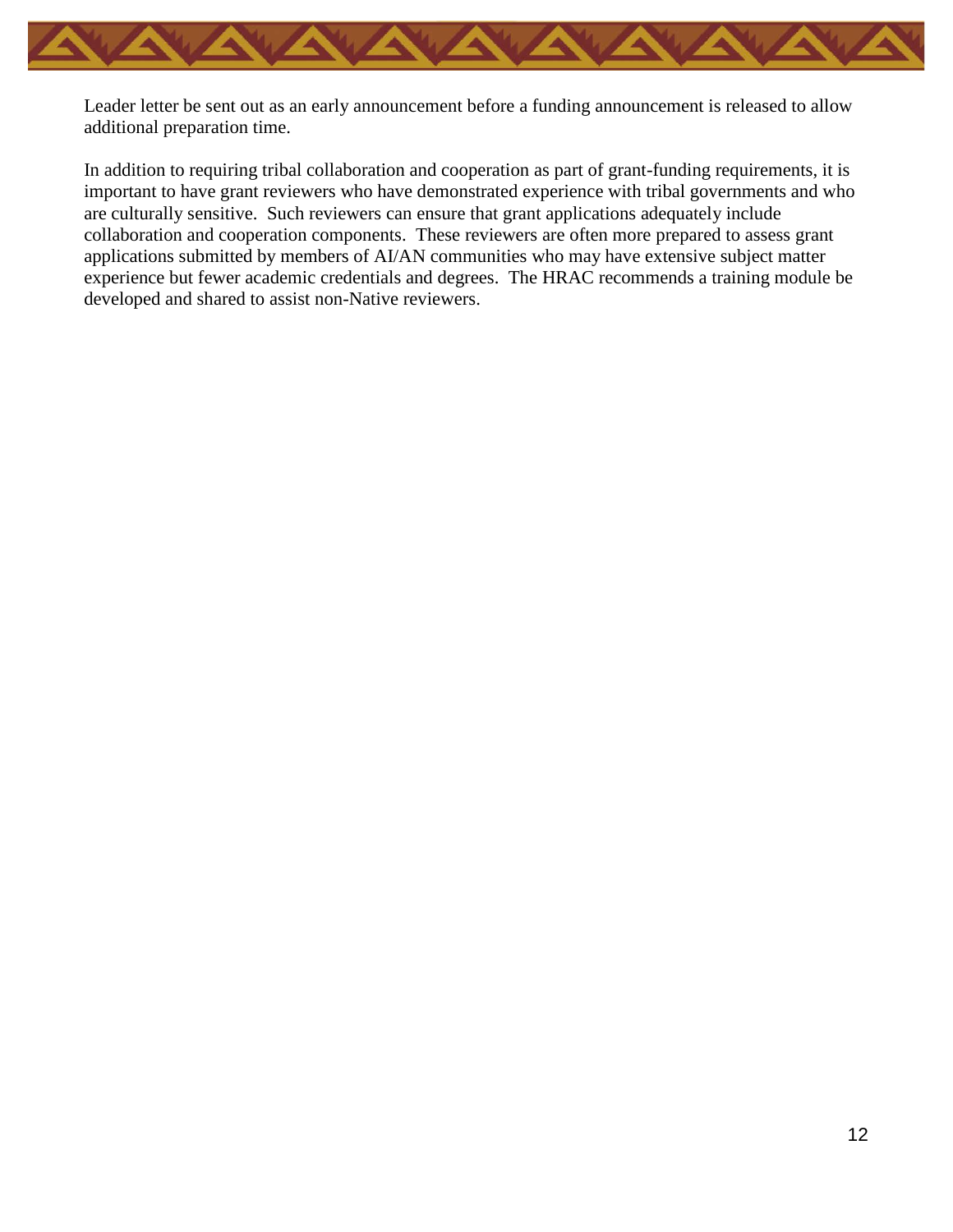# **ATTACHMENT A:**

# <span id="page-14-2"></span><span id="page-14-1"></span><span id="page-14-0"></span>**MEMBER AND PARTNER LIST FOR FY 2015**

### **HRAC CO-CHAIRS**

**Stephen Kutz** Councilman, Cowlitz Indian Tribe 1044 11th Avenue Longview, WA 98632 Phone: (360) 508-6347 Fax: (360) 731-2885 Email: [skutz.health@cowlitz.org](mailto:skutz.health@cowlitz.org)

**Aaron Payment**  Tribal Chairperson, Sault Ste. Marie Tribe of Chippewa Indians 523 Ashmun Street Sault Ste. Marie, MI 49783 Phone: (906) 635-6050 Fax: (906) 632-6289 Email: [aaronpayment@saulttribe.net](mailto:aaronpayment@saulttribe.net)



**HRAC Co-Chairs Stephen Kutz and Aaron Payment**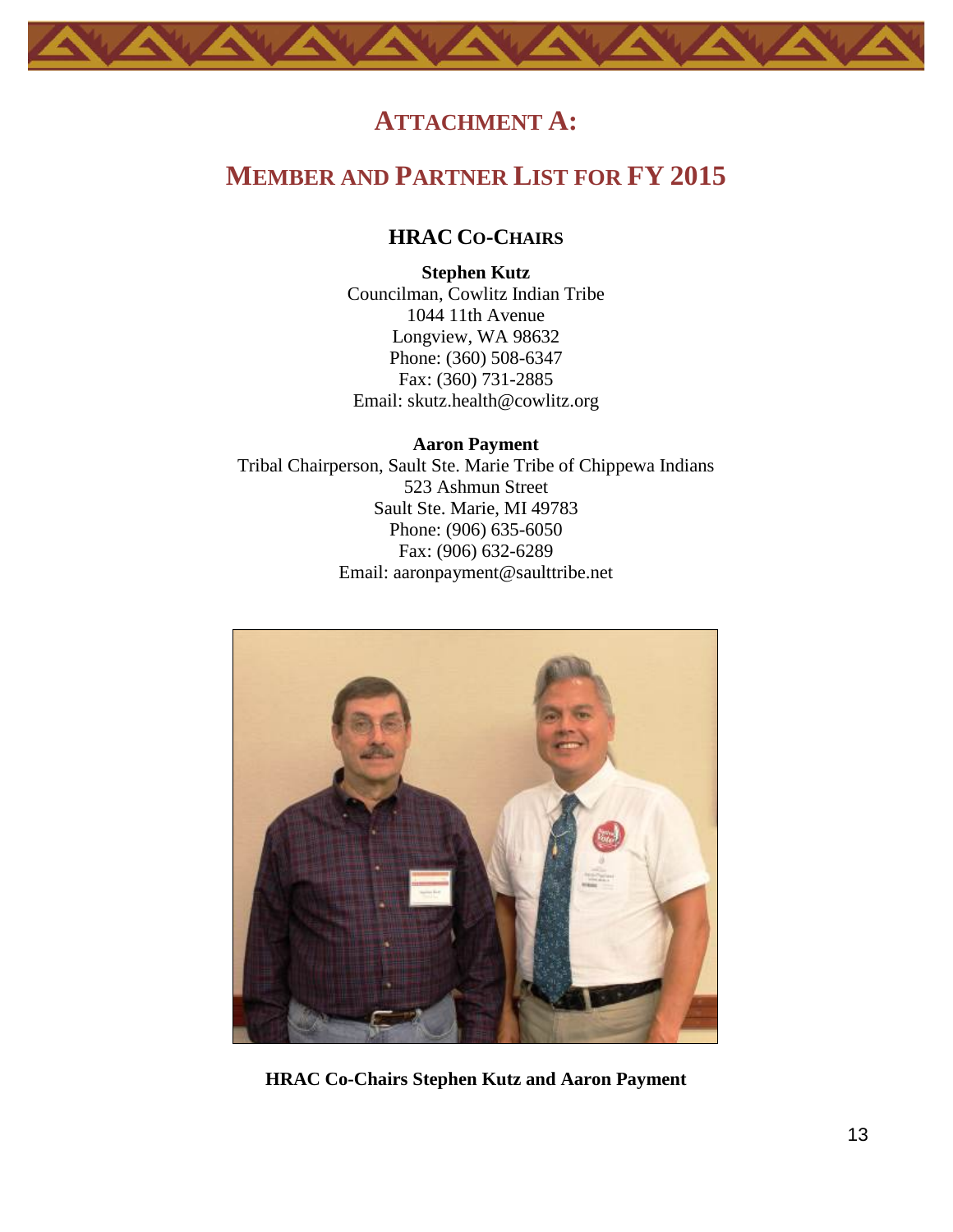<span id="page-15-0"></span>

# **FY 2015 MEMBERS**

| <b>Tribal Members by IHS Area</b> |                                                    |  |
|-----------------------------------|----------------------------------------------------|--|
| Alaska Area                       | <b>Delegate</b>                                    |  |
| <b>Region 10: Seattle</b>         | Ileen Sylvester                                    |  |
|                                   | Vice President of Executive & Tribal Services      |  |
|                                   | Southcentral Foundation                            |  |
| Alaska Area                       | <b>Alternate</b>                                   |  |
| <b>Region 10: Seattle</b>         | <b>Timothy Thomas</b>                              |  |
|                                   | Division of Community Health Services              |  |
|                                   | Alaska Native Tribal Health Consortium             |  |
| <b>Albuquerque Area</b>           | <b>Delegate</b>                                    |  |
| <b>Region 6: Dallas</b>           | Loyola "Michelle" Gomez                            |  |
| <b>Region 8: Denver</b>           | Director                                           |  |
|                                   | Jicarilla Apache Community Health & Fitness Center |  |
| <b>Albuquerque Area</b>           | <b>Alternate</b>                                   |  |
| <b>Region 6: Dallas</b>           | Pamela B. Cordova                                  |  |
| <b>Region 8: Denver</b>           | Councilwoman                                       |  |
|                                   | Mescalero Apache Tribe                             |  |
| <b>Bemidji Area</b>               | <b>Delegate</b>                                    |  |
| <b>Region 5: Chicago</b>          | <b>Aaron Payment</b>                               |  |
|                                   | Tribal Chairman                                    |  |
| <b>HRAC Co-Chair</b>              | Sault Ste. Marie Tribe of Chippewa Indians         |  |
| <b>Bemidji Area</b>               | <b>Alternate</b>                                   |  |
| <b>Region 5: Chicago</b>          | <b>Larry Jacques</b>                               |  |
|                                   | Director of Strategic Planning and Development     |  |
|                                   | Sault Ste. Marie Tribe of Chippewa Indians         |  |
| <b>Billings Area</b>              | <b>Delegate</b>                                    |  |
| <b>Region 8: Denver</b>           | Patty Quisno<br>Councilwoman                       |  |
|                                   |                                                    |  |
|                                   | Fort Belknap Indian Community<br><b>Alternate</b>  |  |
| <b>Billings Area</b>              |                                                    |  |
| <b>Region 8: Denver</b>           | Darrin Old Coyote<br>Chairman                      |  |
|                                   | <b>Crow Nation</b>                                 |  |
| <b>California Area</b>            | <b>Delegate</b>                                    |  |
| <b>Region 9: San Francisco</b>    | Daniel J. Calac                                    |  |
|                                   | <b>Chief Medical Officer</b>                       |  |
|                                   | <b>Indian Health Council</b>                       |  |
| California Area                   | <b>Alternate</b>                                   |  |
| <b>Region 9: San Francisco</b>    | (VACANT)                                           |  |
| <b>Great Plains Area</b>          | <b>Delegate</b>                                    |  |
| <b>Region 7: Kansas City</b>      | <b>Patrick Marcellais</b>                          |  |
| <b>Region 8: Denver</b>           | Councilman                                         |  |
|                                   | Turtle Mountain Band of Chippewa Indians           |  |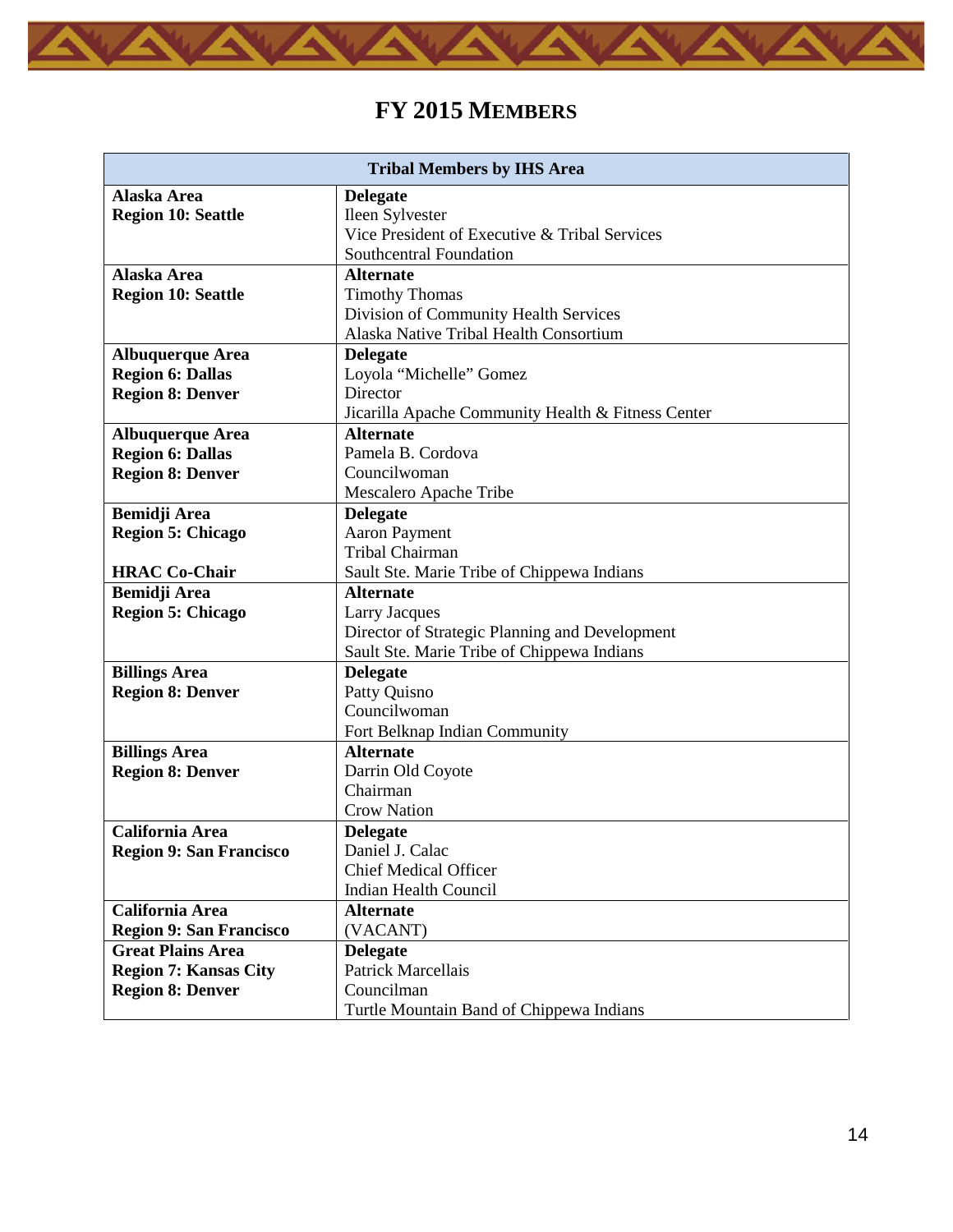

| <b>Tribal Members by IHS Area</b> |                                                        |  |
|-----------------------------------|--------------------------------------------------------|--|
| <b>Great Plains Area</b>          | <b>Alternate</b>                                       |  |
| <b>Region 7: Kansas City</b>      | John Blackhawk                                         |  |
| <b>Region 8: Denver</b>           | Chairman                                               |  |
|                                   | Winnebago Tribe of Nebraska                            |  |
| <b>Nashville Area</b>             | <b>Delegate</b>                                        |  |
| <b>Region 1: Boston</b>           | <b>Charlene Jones</b>                                  |  |
| <b>Region 2: New York</b>         | Third Party Administration Customer Service Supervisor |  |
| Region 3: Philadelphia            | Pequot Health Care                                     |  |
| <b>Region 4: Atlanta</b>          | Mashantucket Pequot Tribal Nation                      |  |
| <b>Nashville Area</b>             | <b>Alternate</b>                                       |  |
| <b>Region 1: Boston</b>           | (VACANT)                                               |  |
| <b>Region 2: New York</b>         |                                                        |  |
| Region 3: Philadelphia            |                                                        |  |
| <b>Region 4: Atlanta</b>          |                                                        |  |
| Navajo Area                       | <b>Delegate</b>                                        |  |
| <b>Region 6: Dallas</b>           | <b>Russell Begaye</b>                                  |  |
| <b>Region 8: Denver</b>           | President                                              |  |
| <b>Region 9: San Francisco</b>    | Navajo Nation                                          |  |
| Navajo Area                       | <b>Alternate</b>                                       |  |
| <b>Region 6: Dallas</b>           | Jonathan Nez                                           |  |
| <b>Region 8: Denver</b>           | Vice President                                         |  |
| <b>Region 9: San Francisco</b>    | Navajo Nation                                          |  |
| <b>Oklahoma Area</b>              | <b>Delegate</b>                                        |  |
| <b>Region 6: Dallas</b>           | Cara Cowan Watts                                       |  |
| <b>Region 7: Kansas City</b>      | <b>Tribal Council Representative</b>                   |  |
|                                   | <b>Cherokee Nation</b>                                 |  |
| <b>Oklahoma</b> Area              | <b>Alternate</b>                                       |  |
| <b>Region 6: Dallas</b>           | <b>Tom Anderson</b>                                    |  |
| <b>Region 7: Kansas City</b>      | <b>Tribal EpiCenter Director</b>                       |  |
|                                   | Oklahoma Area Tribal Epidemiology Center               |  |
| <b>Phoenix Area</b>               | <b>Delegate</b>                                        |  |
| <b>Region 6: Dallas</b>           | (VACANT)                                               |  |
| <b>Region 9: San Francisco</b>    |                                                        |  |
| <b>Phoenix Area</b>               | <b>Alternate</b>                                       |  |
| <b>Region 6: Dallas</b>           | (VACANT)                                               |  |
| <b>Region 9: San Francisco</b>    |                                                        |  |
| <b>Portland Area</b>              | <b>Delegate</b>                                        |  |
| <b>Region 10: Seattle</b>         | Stephen Kutz                                           |  |
|                                   | Councilman                                             |  |
| <b>HRAC Co-Chair</b>              | Cowlitz Indian Tribe                                   |  |
| <b>Portland Area</b>              | <b>Alternate</b>                                       |  |
| <b>Region 10: Seattle</b>         | Kim Zillyett-Harris                                    |  |
|                                   | <b>Health Director</b>                                 |  |
|                                   | Shoalwater Bay Indian Tribe                            |  |
| <b>Tucson Area</b>                | <b>Delegate</b>                                        |  |
| <b>Region 9: San Francisco</b>    | <b>Chester Antone</b>                                  |  |
|                                   | Councilman                                             |  |
|                                   | Tohono O'odham Nation                                  |  |
| <b>Tucson Area</b>                | <b>Alternate</b>                                       |  |
| <b>Region 9: San Francisco</b>    | (VACANT)                                               |  |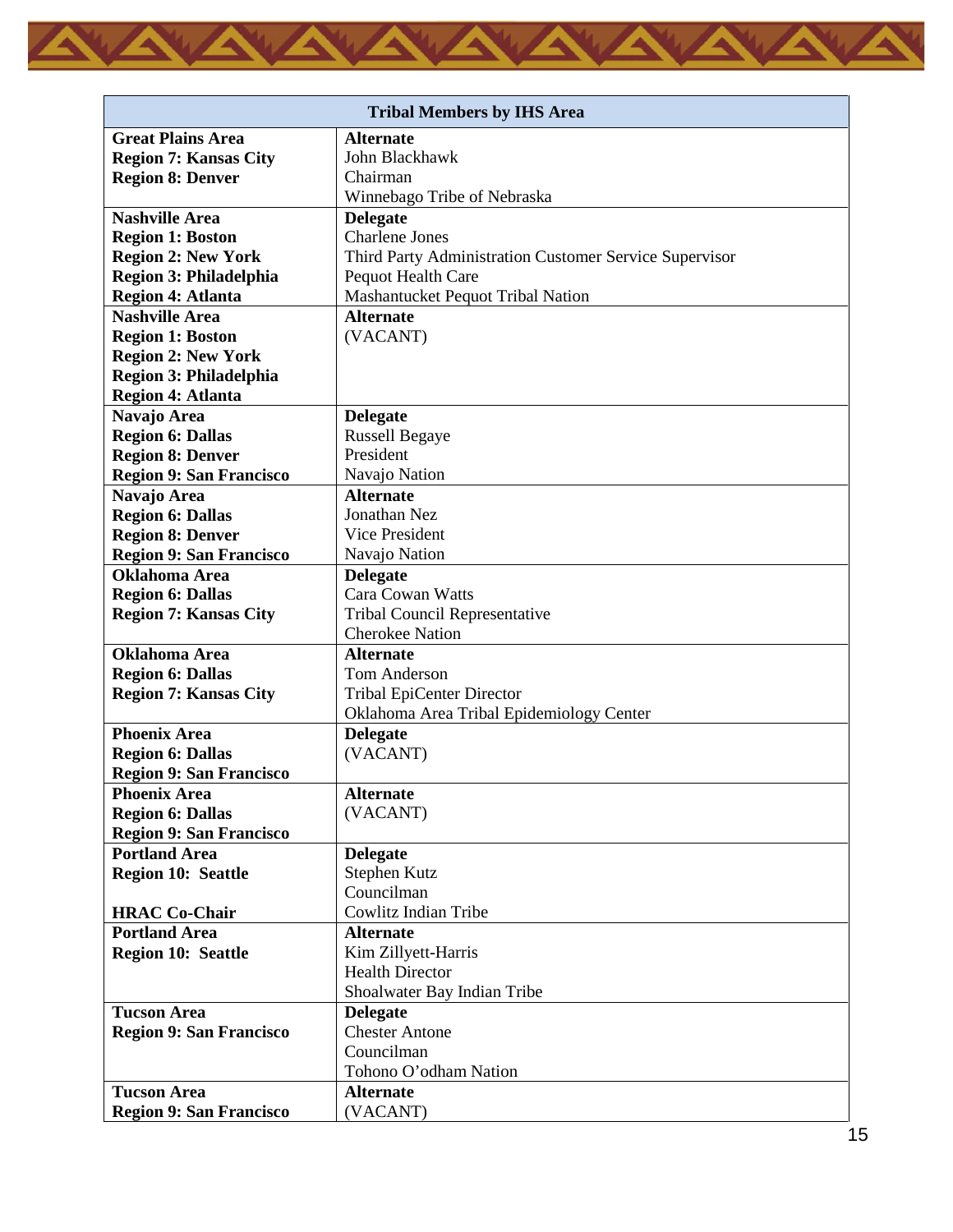

| <b>National At-Large Members</b> |                                                 |
|----------------------------------|-------------------------------------------------|
| <b>National At-Large Member</b>  | <b>Delegate</b>                                 |
|                                  | Jefferson Keel                                  |
|                                  | Lt. Governor                                    |
|                                  | <b>Chickasaw Nation</b>                         |
| <b>National At-Large Member</b>  | <b>Alternate</b>                                |
|                                  | Malia Villegas                                  |
|                                  | Director, Policy Research Center                |
|                                  | National Congress of American Indians           |
| <b>National At-Large Member</b>  | <b>Delegate</b>                                 |
|                                  | H. Sally Smith                                  |
|                                  | Ekuk Village Representative                     |
|                                  | <b>Bristol Bay Area Health Corporation</b>      |
| <b>National At-Large Member</b>  | <b>Alternate</b>                                |
|                                  | <b>Stacy Bohlen</b>                             |
|                                  | <b>Executive Director</b>                       |
|                                  | National Indian Health Board                    |
| <b>National At-Large Member</b>  | <b>Delegate</b>                                 |
|                                  | Rodney Haring                                   |
|                                  | Seneca Nation of Indians                        |
| <b>National At-Large Member</b>  | <b>Alternate</b>                                |
|                                  | Timothy J. Waterman                             |
|                                  | <b>Chief Executive Officer</b>                  |
|                                  | Seneca Nation Health System                     |
| <b>National At-Large Member</b>  | <b>Delegate</b>                                 |
|                                  | Michael Peercy                                  |
|                                  | Epidemiologist                                  |
|                                  | <b>Choctaw Nation Health Services Authority</b> |
|                                  | Chickasaw Nation Division of Health             |
| <b>National At-Large Member</b>  | <b>Alternate</b>                                |
|                                  | <b>Mickey Peercy</b>                            |
|                                  | <b>Executive Director of Health Services</b>    |
|                                  | Choctaw Nation of Oklahoma                      |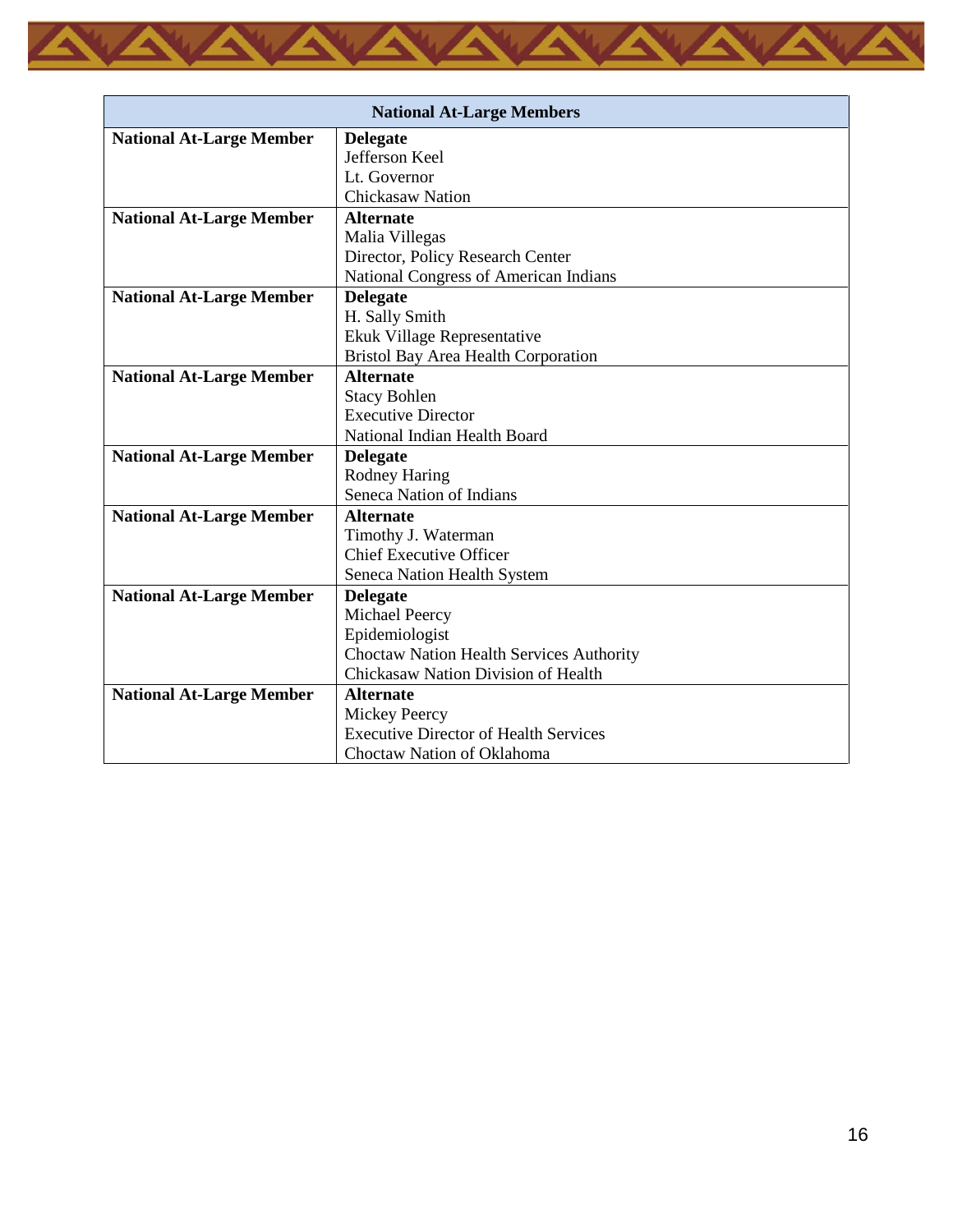<span id="page-18-0"></span>

# **FEDERAL PARTNERS**

| <b>Federal Partners</b>            |                                                            |  |
|------------------------------------|------------------------------------------------------------|--|
| <b>Office of Minority Health</b>   | <b>Delegate</b>                                            |  |
|                                    | J. Nadine Gracia                                           |  |
|                                    | Deputy Assistant Secretary for Minority Health             |  |
| <b>Office of Minority Health</b>   | <b>Alternate</b>                                           |  |
|                                    | <b>Rick Haverkate</b>                                      |  |
|                                    | <b>Public Health Advisor</b>                               |  |
| <b>Agency for Health Research</b>  | <b>Delegate</b>                                            |  |
| and Quality                        | Kishena C. Wadhwani                                        |  |
|                                    | Director, Division of Scientific Review                    |  |
|                                    | <b>Office of Extramural Research</b>                       |  |
|                                    | <b>Education and Priority Populations</b>                  |  |
| <b>Intergovernmental and</b>       | <b>Delegate</b>                                            |  |
| <b>External Affairs</b>            | <b>Stacey Ecoffey</b>                                      |  |
|                                    | Principal Advisor Tribal Affairs                           |  |
| <b>Intergovernmental and</b>       | <b>Alternate</b>                                           |  |
| <b>External Affairs</b>            | Elizabeth "Liz" Carr                                       |  |
|                                    | <b>Tribal Affairs Specialist</b>                           |  |
| <b>Indian Health Service</b>       | <b>Delegate</b>                                            |  |
|                                    | Mose A. Herne                                              |  |
|                                    | Director                                                   |  |
|                                    | Division of Planning, Evaluation, and Research             |  |
|                                    | Office of Public Health Support                            |  |
| <b>Indian Health Service</b>       | <b>Alternate</b>                                           |  |
|                                    | Asantewa Gyekye-Kusi                                       |  |
| <b>Centers for Disease Control</b> | <b>Delegate</b>                                            |  |
| and Prevention                     | Delight Satter                                             |  |
|                                    | Senior Advisor for Tribal Research and Program Integration |  |
|                                    | Office for State, Tribal, Local and Territorial Support    |  |
| <b>Centers for Disease Control</b> | <b>Alternate</b>                                           |  |
| and Prevention                     | <b>Kimberly Cantrell</b><br><b>Public Health Advisor</b>   |  |
|                                    |                                                            |  |
|                                    | Office for State, Tribal, Local and Territorial Support    |  |
| <b>Assistant Secretary for</b>     | <b>Delegate</b><br><b>Adelle Simmons</b>                   |  |
| <b>Planning and Evaluation</b>     |                                                            |  |
|                                    | Senior Program Analyst                                     |  |
|                                    | Office of Health Policy                                    |  |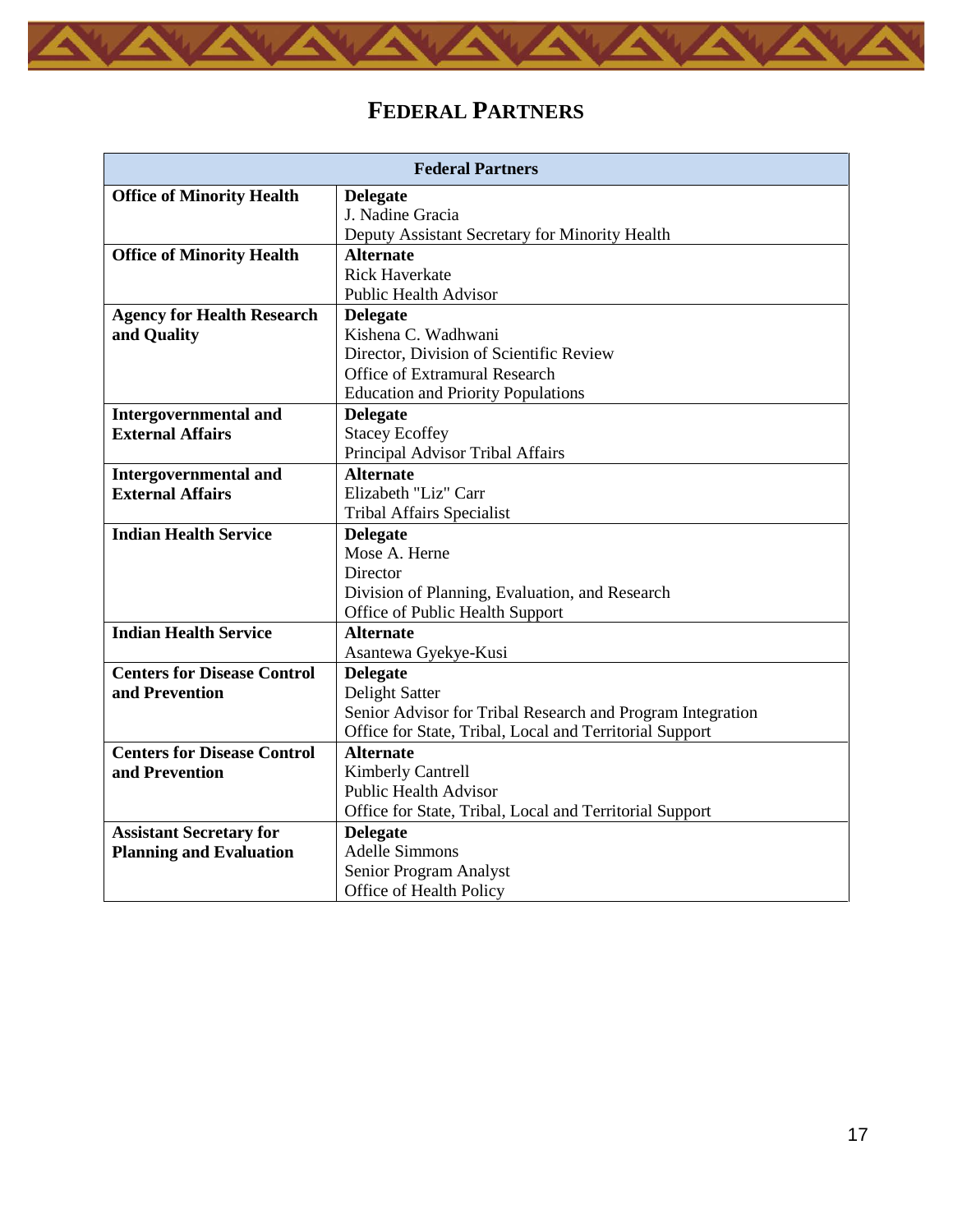

| <b>Federal Partners</b>              |                                                              |  |
|--------------------------------------|--------------------------------------------------------------|--|
| <b>National Institutes of Health</b> | <b>Delegate</b>                                              |  |
|                                      | Eliseo J. Pérez-Stable                                       |  |
|                                      | Director                                                     |  |
|                                      | National Institute on Minority Health and Health Disparities |  |
| <b>National Institutes of Health</b> | <b>Alternate</b>                                             |  |
|                                      | Joyce A. Hunter                                              |  |
|                                      | Deputy Director                                              |  |
|                                      | National Institute on Minority Health and Health Disparities |  |
| <b>Health Resources and</b>          | <b>Delegate</b>                                              |  |
| <b>Services Administration</b>       | Michael Weaver                                               |  |
|                                      | <b>Public Health Analyst</b>                                 |  |
|                                      | Office of Health Equity                                      |  |
| <b>Health Resources and</b>          | <b>Alternate</b>                                             |  |
| <b>Services Administration</b>       | Gwenivere Gordon Rose                                        |  |
|                                      | <b>Public Health Analyst</b>                                 |  |
|                                      | Office of Health Equity                                      |  |
| <b>Administration for Children</b>   | <b>Delegate</b>                                              |  |
| and Families                         | Aleta Meyer                                                  |  |
|                                      | Office of Planning, Research and Evaluation                  |  |
| <b>Administration for Children</b>   | <b>Alternate</b>                                             |  |
| and Families                         | <b>Hilary Forster</b>                                        |  |
|                                      | Office of Planning, Research and Evaluation                  |  |
| <b>Substance Abuse and Mental</b>    | <b>Delegate</b>                                              |  |
| <b>Health Services</b>               | Sheila K. Cooper                                             |  |
| <b>Adminstration</b>                 | Senior Advisor for Tribal Affairs                            |  |